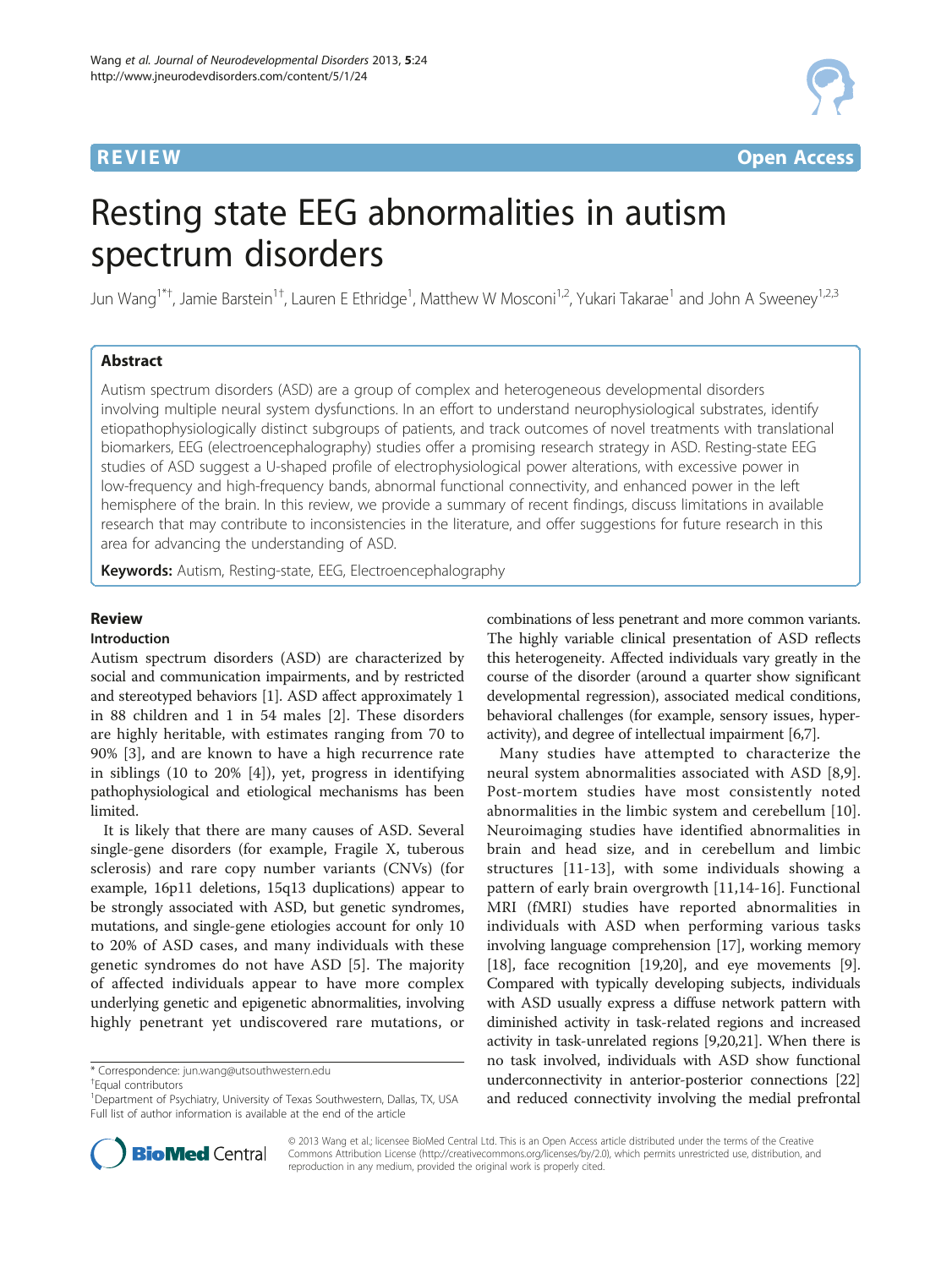cortex and the left angular gyrus [[23\]](#page-10-0). Moreover, a lack of deactivation in task-related regions during rest has also been reported in individuals with ASD [\[24\]](#page-10-0). Although post-mortem and structural MRI studies of ASD have provided promising insights, abnormalities often fail to provide a direct link to the clinical symptomatology of the disorder, with few exceptions [\[13,25\]](#page-10-0), a challenge for which neurophysiological studies offer advantages.

Electroencephalography (EEG), which primarily measures neurophysiological changes related to postsynaptic activity in the neocortex [\[26\]](#page-11-0), has proven to be a powerful tool for studying complex neuropsychiatric disorders [[27-30\]](#page-11-0). EEG has been the primary measure used to capture and characterize epileptiform and abnormal paroxysmal activity through the detection of focal spikes, which occur with increased frequency in ASD [\[31,32](#page-11-0)]. Resting EEG studies have shown that 20% of individuals with ASD show epileptiform discharges at rest, typically without the presence of clinical seizures [\[33,34](#page-11-0)]. Higher rates of epileptiform activity have also been reported in sleep studies; for example, Chez, et al. [[35\]](#page-11-0) reported that 61% of individuals with ASD and no clinical history of seizures displayed epileptiform abnormalities.

The most common way to characterize resting EEG is by breaking down the oscillatory patterns into bands of frequencies that share physiological properties. The typical clinically relevant frequency bands of EEG range from 0.3 to 100 Hz. Within the scope of the current paper, we focus on five frequency bands ranging from 1 to 100 Hz: delta  $(1$  to 3 Hz), theta  $(4$  to 7 Hz), alpha  $(8$  to 12 Hz), beta (13 to 35 Hz), and gamma (>35 Hz). These historically documented frequency bands have attracted rapidly growing interest in clinical and cognitive neuroscience fields, and are believed to govern different cognitive processes [\[36\]](#page-11-0). Delta dominates deep sleep, and is thought to underlie the event-related slow waves seen in tasks for detection of attention and salience [\[37](#page-11-0)]. Theta is most commonly studied in relation to memory processes [[38](#page-11-0)]. Alpha waves are present in relaxed awake individuals, and are associated with precise timing of sensory and cognitive inhibition [\[39](#page-11-0)]. Beta waves are associated with alertness, active task engagement, and motor behavior [[40\]](#page-11-0). Finally, gamma waves, present during workingmemory matching [[41\]](#page-11-0) and a variety of early sensory responses, are believed to facilitate feature binding in sensory processing [[42,43](#page-11-0)].

Additionally, EEG recordings can be used to assess functional connectivity between different brain regions over time via EEG coherence, and quantitative measurement of the relationship of frequency spectra between two EEG signals [\[44\]](#page-11-0). This advantageous feature can further our understanding of the impaired interactions between brain regions of individuals with ASD that have been suggested by functional MRI studies [[45-51](#page-11-0)].

## Advantages of resting-state EEG for studying brain dysfunction in ASD

Resting-state EEG studies are used to monitor brain activity in the absence of overt task performance or sensory stimulation. These measurements can identify abnormalities for which evoked potential studies, the most widely used approach in EEG research with ASD, are not well suited [\[52](#page-11-0)]. Indeed, task-dependent changes in brain function are difficult to interpret without fundamental knowledge of functional differences in individuals with ASD at rest. In task-based evoked potential studies, only time-locked neural responses to events of interest are studied; all other spontaneous activity is typically considered background noise [[53-55](#page-11-0)]. Multiple studies have suggested that the brain is a system that operates intrinsically, with intrinsic resting-state integration. External sensory information interacts with, rather than determines, the operation of brain systems [[55-57\]](#page-11-0). For example, many studies have shown that pre-stimulus EEG activities predict the event-related potentials for visual stimuli [\[58](#page-11-0)] or motor responses [[59\]](#page-11-0).

There are also several practical advantages of using EEG to study brain function in developmental disorders such as ASD. Compared with MRI, EEG can be used across a wider range of age groups and developmental abilities to study brain physiology, has a higher relative tolerance for movement, has higher temporal resolution, is more clinically available, and can be used to collect repeated measurements because (compared with positron emission tomography) it is non-invasive. Resting-state approaches do not require subjects to make a response. This element is particularly promising for studying more severely impaired and/or younger patients who may not be able to perform tasks accurately because of cognitive, physical, or developmental challenges. This is crucial for studying the abnormal maturational trajectory in ASD through early childhood. The literature on restingstate EEG in healthy individuals shows increased alpha power and coherence in individuals with ASD [\[60\]](#page-11-0), as well as reduced power in low-frequency bands (delta, theta) [[61](#page-11-0)] in adults relative to children. These findings reflect maturation of long-range cortico-cortical connections into adulthood.

Quantitative EEG of resting-state data also has promise as an approach for monitoring treatment outcomes. Pineda et al. [[62\]](#page-11-0) reported that individuals with ASD who received neurofeedback training on controlling neural oscillatory activity in the alpha or mu band displayed decreased mu power and coherence, as well as improved performance on an attention test and decreased scores on the Autism Treatment Evaluation Checklist [[63\]](#page-11-0). Neurofeedback training (aiming at reducing theta activity while increasing beta activity) has also been reported to improve executive test performance in indi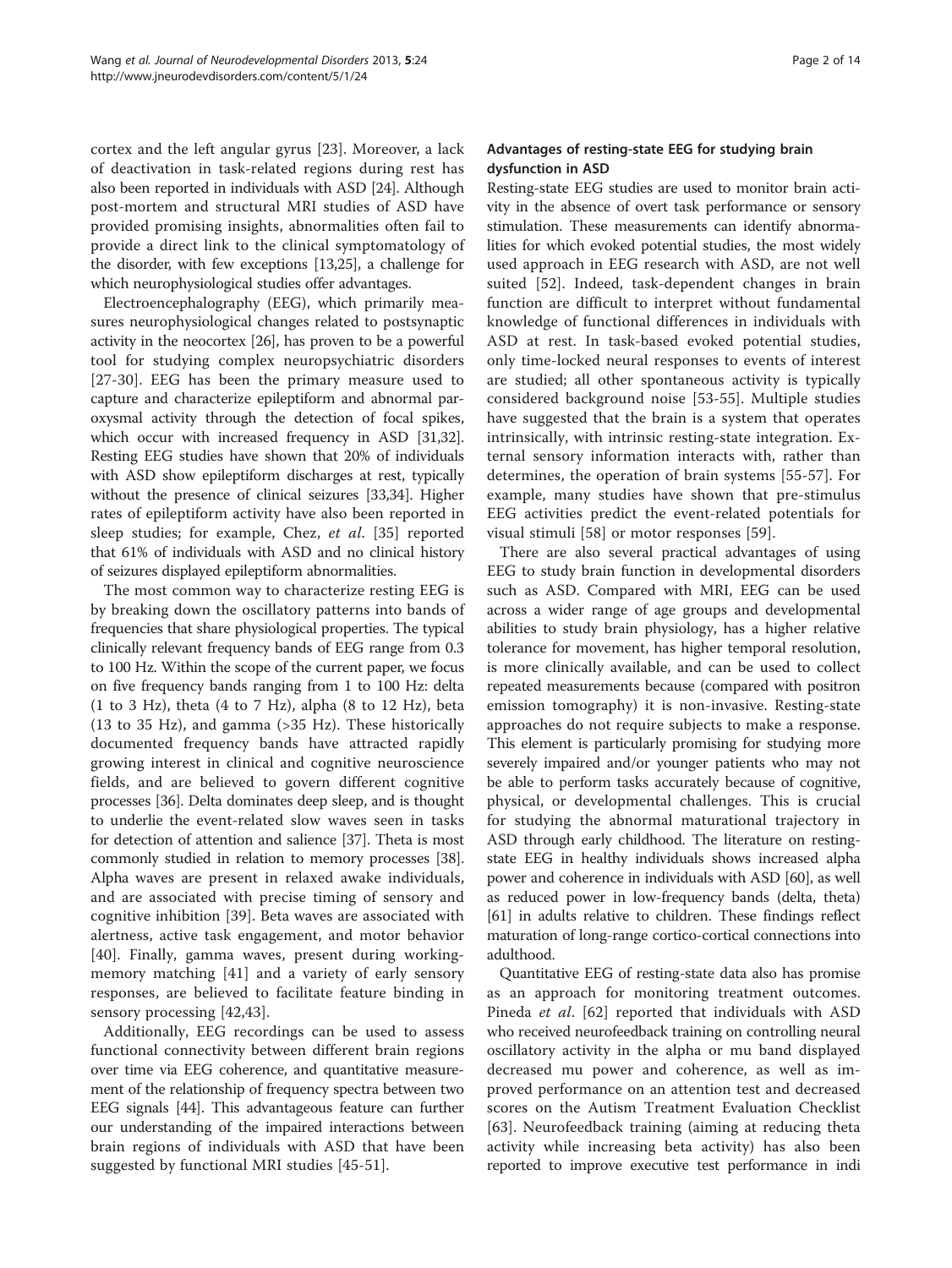viduals with ASD (including attentional control, cognitive flexibility, and goal-setting) for up to 12 months [\[64,65](#page-11-0)].

Despite these unique advantages, relatively few studies have used EEG to study resting-state brain alterations in ASD. In the present article, we review the existing literature on EEG resting-state abnormalities in ASD, discuss potential causes of inconsistencies between studies, and offer suggestions for future studies utilizing resting-state EEG to understand the pathophysiological mechanisms involved in ASD.

#### Resting-state EEG findings in ASD

Early resting-state EEG studies of ASD failed to identify consistent patterns of atypical neural activity [\[66](#page-11-0)-[70](#page-11-0)]. The recognized prevalence of EEG abnormalities in patients varied greatly between studies, which may be attributable to the lack of standardized diagnostic approaches at the time or to limitations in EEG recording technology (for example, small numbers of electrodes) and analysis (for example, qualitative judgments, different approaches to quantification). We limited our review to EEG studies that used spectral analysis to investigate activity in different power bands and coherence between hemispheres and brain regions (Table [1](#page-3-0)).

#### Abnormal power

EEG power can be measured as either relative power or absolute power. Relative power is the amount of EEG activity in an individual frequency band divided by the amount of activity in all frequency bands. Absolute power is the amount of EEG activity in one band independent of activity in other bands. Relative power thus reflects the relationship between frequency bands, but does not yield an indication of the degree to which abnormal electrophysiological activity is present in a specific frequency band. Studies of ASD vary widely in the extent to which they present absolute power findings (Table [1](#page-3-0)), so interpretation of atypical inter-relationships between different frequency bands (relative power) can be advantageous for comparing frequency bands, but also confounds measurement of activity in the target band within any alterations that may occur in other frequency bands. Absolute power is in many ways preferable for developing an understanding of electrophysiological alterations in ASD, and for the interpretation of differences in relative power in this population [\[71](#page-11-0)].

In addition to differences between studies in approaches for characterizing EEG activity, studies of ASD are also confounded by the extreme behavioral and putative neurophysiological heterogeneity that characterizes this disorder. Studies vary widely in the demographic characteristics of their samples, and factors such as the age of subjects studied, and whether or not subjects with intellectual disability (ID) were included, may significantly

affect study findings. Despite these important concerns, a relatively consistent and unique profile of electrophysiological abnormalities has emerged from resting-state EEG studies, which appears to be present across diverse patient populations. Specifically, excessive power at low-frequency (delta, theta) and high-frequency (beta, gamma) bands, but reduced power in the middle-range frequency band (alpha) (Figure [1\)](#page-5-0) has been found at all stages of development and in children with and children without comorbid ID [\[72-75\]](#page-11-0). The excess in delta power has been found in both relative [[72,73\]](#page-11-0) and absolute [\[73](#page-11-0)-[75](#page-11-0)] powers, and in multiple brain regions, including the dorsal midline, parietal, right temporal [\[73](#page-11-0)] and frontal cortical [[74,75](#page-11-0)] areas, suggesting a widely distributed pattern of abnormality [\[72\]](#page-11-0). Similarly, enhanced low frequency relative [\[76](#page-11-0)[,77\]](#page-12-0) and absolute [\[75](#page-11-0)[,78\]](#page-12-0) theta (4 to 7 Hz) activity has been seen in both adults [[76](#page-11-0)[,78](#page-12-0)] and children [\[75,](#page-11-0)[77](#page-12-0)] with ASD, primarily in the frontal and right posterior cortex. Enhanced power has also been reported in high-frequency relative beta (13 to 35 Hz) and absolute gamma (>35 Hz) bands in both adults [[76\]](#page-11-0) and children [[77,79](#page-12-0)] with ASD. Within the higher-frequency bands, the most significant alterations have been found in gamma power over occipital, parietal [[76\]](#page-11-0) and midline [[77,79](#page-12-0)] regions.

In contrast to the excess power displayed in low-frequency (delta, theta) and high-frequency (beta, gamma) bands, individuals with ASD show reduced relative [[72](#page-11-0),[73,76](#page-11-0)] and absolute [[80\]](#page-12-0) power in middle-range (alpha) frequencies across many brain regions [[72](#page-11-0),[73](#page-11-0)], including the frontal, [\[76,](#page-11-0)[80](#page-12-0)], occipital, parietal [[76](#page-11-0)], and temporal [[80\]](#page-12-0) cortex. This pattern indicates a Ushaped profile of electrophysiological power alterations in ASD in which the extremities of the power spectrum are abnormally increased, while power in the middle frequencies is reduced. Available evidence for this model is mostly supportive, but more hypothesisdriven work is needed to confirm and validate it.

We speculate that the etiology for this U-shaped profile may be attributed in part to abnormal functioning of gamma-aminobutryic acid (GABA)ergic tone in inhibitory circuitry, which influences the functional and developmental plasticity of the brain and is thought to modulate power in high-frequency and low-frequency bands while increasing the power of middle-range frequencies (alpha band) [\[81](#page-12-0)]. Activity in the gamma band that is visible in EEG seizure recordings has been linked to impairment of dendritic GABAergic inhibition [[82](#page-12-0)]. However, increasing GABA concentration by administrating the GABA antagonist vigibatrin has been shown to increase resting delta power in both rats [[83\]](#page-12-0) and humans [[84\]](#page-12-0), suggesting that a simple decrease in GABA does not fully explain the U-shaped spectral profile in ASD. For example, thalamocortical delta oscillations are produced by an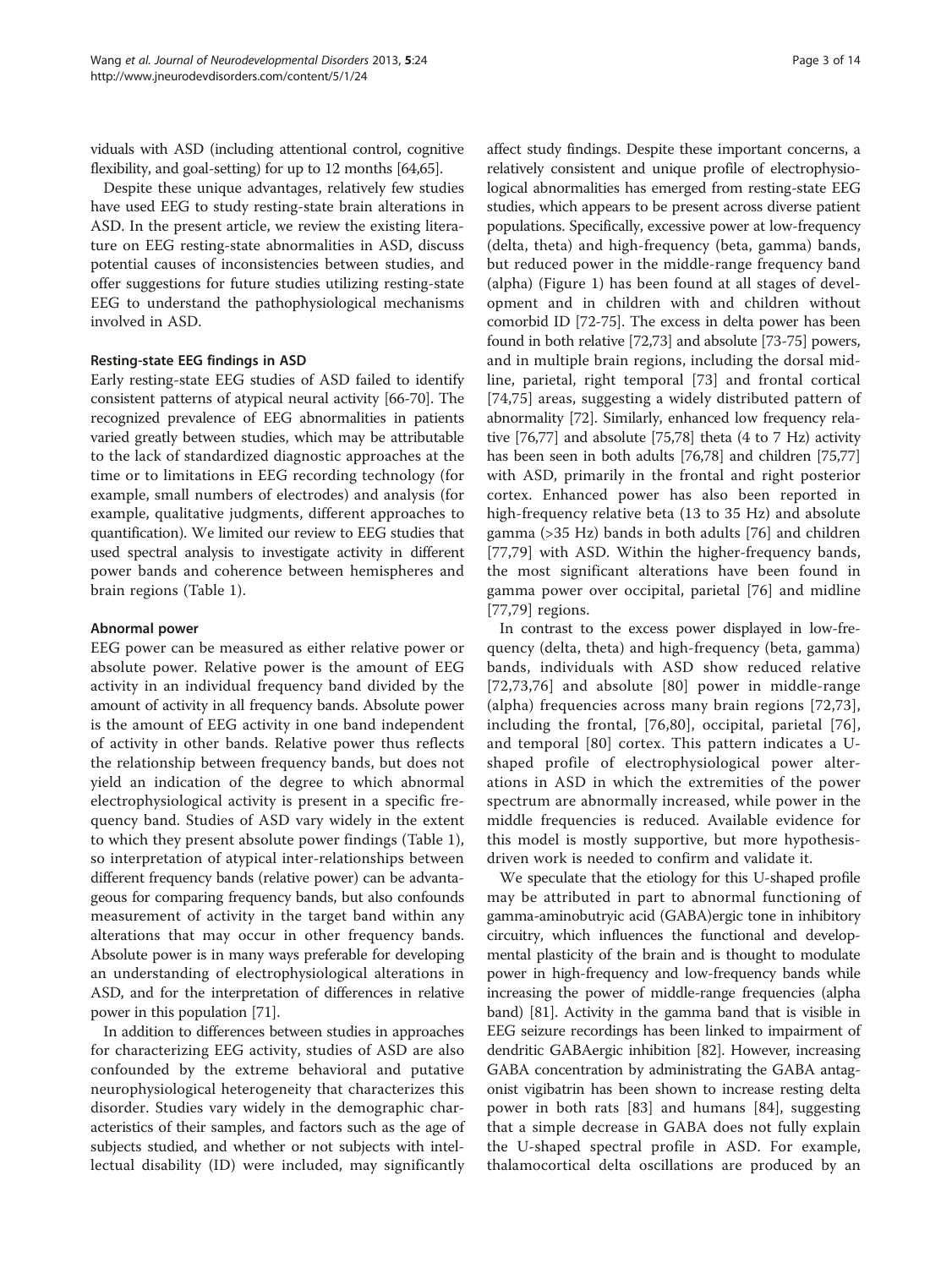| Frequency band | Brain region(s)                       | <b>Effect</b>            | Ref(s)    |
|----------------|---------------------------------------|--------------------------|-----------|
|                |                                       | Absolute power           |           |
| Delta          | Frontal                               | Enhanced                 | [74, 75]  |
|                | Frontal                               | Reduced                  | [77,80]   |
|                | Central/parietal                      | Enhanced                 | $[73]$    |
|                | Temporal                              | Reduced                  | $[80]$    |
| Theta          | Frontal/prefrontal                    | Enhanced                 | [75, 78]  |
|                | Frontal                               | Reduced                  | $[80]$    |
|                | Temporal                              | Reduced                  | $[80]$    |
|                | Parietal                              | Reduced                  | $[80]$    |
| Alpha          | All regions                           | No effect                | [77, 105] |
|                | Frontal/prefrontal                    | Reduced                  | $[80]$    |
|                | Frontal                               | Enhanced                 | [106]     |
|                | Parietal                              | Enhanced                 | [106]     |
|                | Central                               | Enhanced                 | [106]     |
|                | Temporal                              | Reduced                  | [80]      |
| Beta           | All regions                           | No effect                | $[80]$    |
|                | All regions                           | Reduced                  | $[77]$    |
| Gamma          | Midline/central and parietal          | Enhanced                 | $[79]$    |
|                |                                       | <b>Relative power</b>    |           |
| Delta          | All regions                           | Enhanced                 | $[72]$    |
|                | Frontal                               | Reduced                  | [77]      |
|                | Central/parietal                      | Enhanced                 | $[73]$    |
| Theta          | Frontal/prefrontal                    | Enhanced                 | $[76]$    |
|                | Right posterior                       | Enhanced                 | [77]      |
| Alpha          | All regions                           | Reduced                  | [72, 73]  |
|                | All regions                           | No effect                | $[77]$    |
|                | Frontal/prefrontal                    | Reduced                  | $[76]$    |
|                | Occipital/parietal                    | Reduced                  | $[76]$    |
| Beta           | Occipital/parietal                    | Enhanced                 | $[76]$    |
|                |                                       | Coherence                |           |
| Delta          | Short/long intrahemispheric           | Reduced                  | $[77]$    |
| Theta          | Lateral-frontal intrahemispheric      | Enhanced                 | [118]     |
|                | Middle frontal                        | Reduced                  | [118]     |
|                | Occipital                             | Reduced                  | [118]     |
|                | Frontal                               | Reduced interhemispheric | $[77]$    |
|                | Temporal                              | Reduced interhemispheric | $[77]$    |
|                | Central/parietal/occipital            | Reduced interhemispheric | $[77]$    |
|                | Short/long intrahemispheric           | Reduced                  | [77, 119] |
|                | Short/long intrahemispheric           | Enhanced                 | $[76]$    |
|                | Frontal                               | Reduced interhemispheric | $[77]$    |
|                | Temporal                              | Reduced interhemispheric | $[77]$    |
|                | Central/parietal/occipital            | Reduced interhemispheric | [77]      |
| Alpha          | Frontal                               | Reduced                  | $[76]$    |
|                | Between frontal and all other regions | Reduced                  | $[76]$    |

## <span id="page-3-0"></span>Table 1 Power and coherence effects in ASD compared with typically developing individuals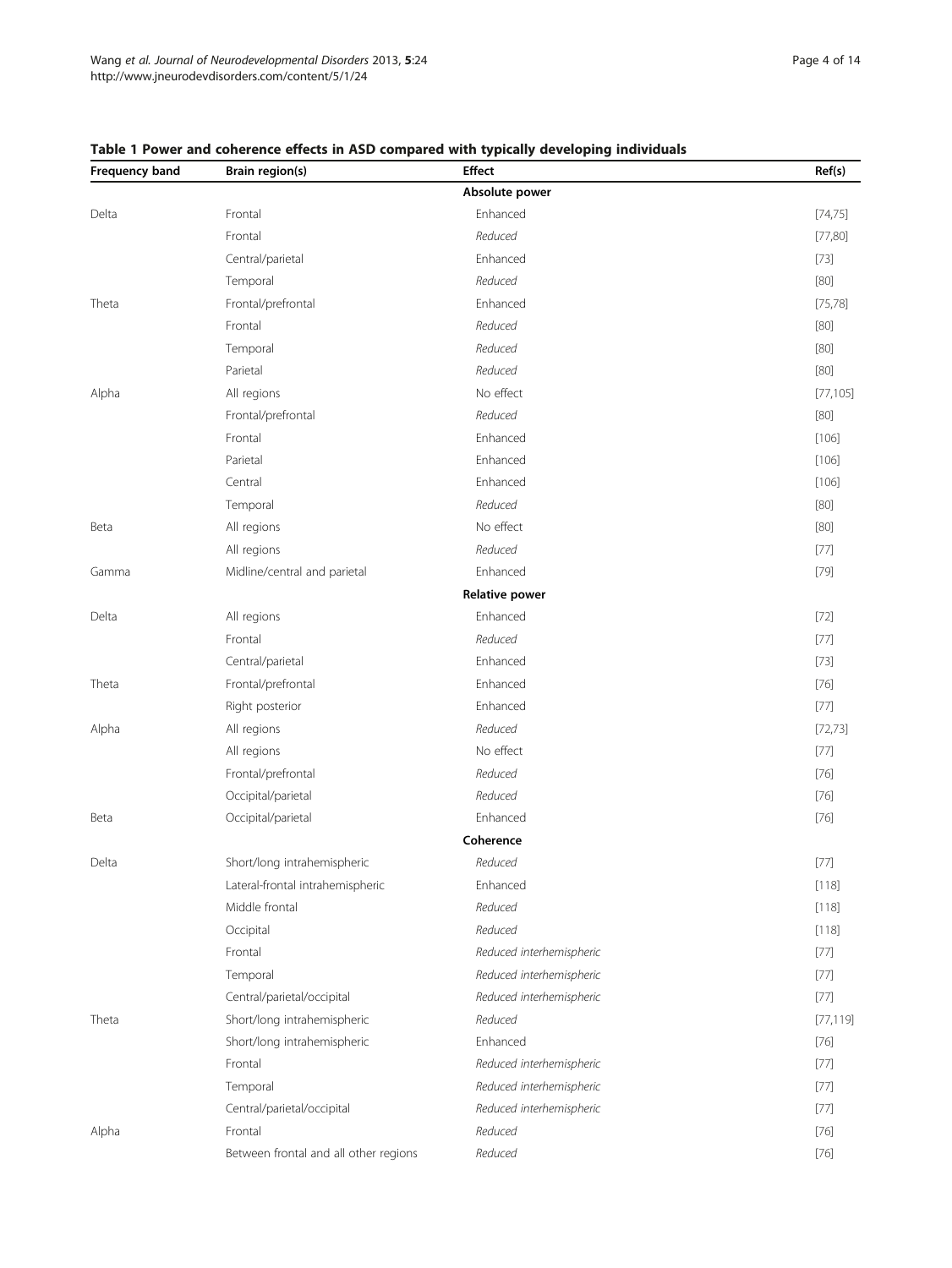|       | Temporal                    | Reduced interhemispheric                              | $[77]$     |
|-------|-----------------------------|-------------------------------------------------------|------------|
|       | Short/long intrahemispheric | Reduced                                               | [119]      |
| Beta  | Central/parietal/occipital  | Reduced interhemispheric                              | $[77]$     |
|       | Frontal-temporal            | Reduced                                               | [119]      |
|       | Short/long intrahemispheric | Reduced                                               | [119]      |
|       |                             | Hemispheric asymmetry                                 |            |
| Delta | Frontal                     | Reduced power in left hemisphere                      | [80]       |
|       | Frontal                     | Enhanced power in left compared with right hemisphere | $[74]$     |
|       | Temporal                    | Reduced power in left hemisphere                      | [80]       |
|       | Temporal                    | Enhanced power in left compared with right hemisphere | $[74]$     |
|       | Parietal                    | Enhanced power in left compared with right hemisphere | $[74]$     |
|       | Posterior-temporal          | Enhanced power in left compared with right hemisphere | $[72]$     |
|       | Central                     | Enhanced power in left compared with right hemisphere | $[72]$     |
|       | Occipital                   | Enhanced power in left compared with right hemisphere | $[72]$     |
|       | Occipital                   | No difference between left and right hemispheres      | [105]      |
| Theta | Frontal                     | Reduced power in left hemisphere                      | [80]       |
|       | Frontal                     | Enhanced power in left compared with right hemisphere | [74, 78]   |
|       | Temporal                    | Reduced power in left hemisphere                      | [80        |
|       | Temporal                    | Enhanced power in left compared with right hemisphere | $[74]$     |
|       | Parietal                    | Enhanced power in left compared with right hemisphere | $[74]$     |
|       | Right posterior             | Enhanced power in right hemisphere                    | $[77]$     |
|       | Posterior-temporal          | Enhanced power in left compared with right hemisphere | $[72]$     |
|       | Central                     | Enhanced power in left compared with right hemisphere | [72, 74]   |
|       | Occipital                   | Enhanced power in left compared with right hemisphere | [72, 74]   |
|       | Occipital                   | No difference between left and right hemispheres      | [105]      |
| Alpha | Frontal                     | Reduced power in left hemisphere                      | [80]       |
|       | Mid-frontal                 | Enhanced power in left compared with right hemisphere | [106, 107] |
|       | Temporal                    | Reduced power in left hemisphere                      | [80]       |
|       | Temporal                    | Enhanced power in left compared with right hemisphere | $[74]$     |
|       | Parietal                    | Enhanced power in left compared with right hemisphere | $[74]$     |
|       | Posterior-temporal          | Enhanced power in left compared with right hemisphere | $[72]$     |
|       | Central                     | Enhanced power in left compared with right hemisphere | $[72]$     |
|       | Occipital                   | Enhanced power in left compared with right hemisphere | $[72]$     |
|       | Occipital                   | No difference between left and right hemispheres      | [105]      |
| Beta  | Posterior-temporal          | Enhanced power in left compared with right hemisphere | $[72]$     |
|       | Central                     | Enhanced power in left compared with right hemisphere | $[72]$     |
|       | Occipital                   | Enhanced power in left compared with right hemisphere | $[72]$     |
|       | Occipital                   | No difference between left and right hemispheres      | [105]      |
| Mu    | Central                     | No difference between left and right hemispheres      | $[74]$     |

#### Table 1 Power and coherence effects in ASD compared with typically developing individuals (Continued)

interaction between GABAergic interneurons and Nmethyl-D-aspartate receptors on glutamatergic neurons, which are in turn modulated by dopaminergic neurons in the thalamus [[85\]](#page-12-0). ASD power abnormalities may result from a complex pattern of neurochemical alterations that affect the physiology of inhibitory GABAergic interneurons and their modulation of excitatory activity in pyramidal cells.

There is evidence that GABAergic interneuron development and connectivity is disrupted in the prefrontal and temporal cortices in ASD [[86\]](#page-12-0), and that this disruption is relevant to excitatory/inhibitory balance [[87\]](#page-12-0). The GABA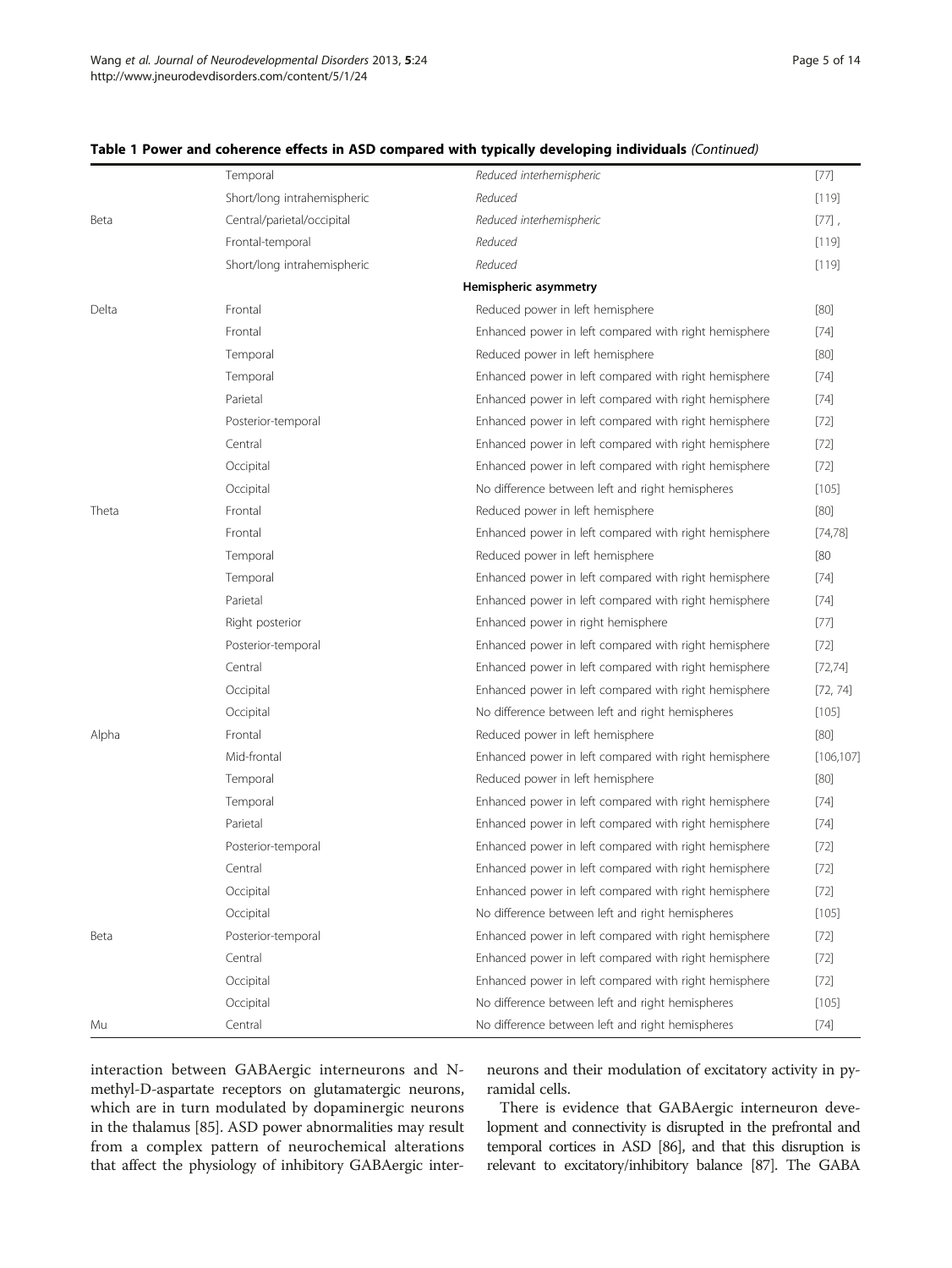agonist lorazepam has been shown to increase long-range cortical functional connectivity in the alpha and low beta ranges [\[88](#page-12-0)], suggesting an association between GABA tone and large scale cortico-cortical connectivity. The middle alpha frequencies have commonly been associated with an 'idling' state, or more recently with active inhibition [[39](#page-11-0)[,89](#page-12-0)], a state that has been associated with GABAergic circuitry [\[90](#page-12-0)]. GABAergic abnormalities can also have early developmental consequences, as GABA acts as an excitatory trophic factor prenatally, guiding growth and connectivity of dendrites [[91](#page-12-0)]. Abnormal embryonic GABA concentrations could lead to development of abnormal excitatory/inhibitory circuitry, causing long-term alterations in the entire oscillatory activity at multiple frequencies. GABA abnormalities could bias neural networks away from the state of active inhibition (alpha) and towards greater excitation (higher frequencies). Intermittent thetaburst stimulation has been shown to increase cortical inhibition in rat neocortex by reducing parvalbumin expression in fast-spiking interneurons [[92](#page-12-0)]. Stimulation in both the delta and theta frequency bands also increases expression of GABA precursors in inhibitory cortical systems [\[93\]](#page-12-0). In such cases, increased low-frequency activity could be a compensatory mechanism in ASD to halt the proliferation of high-frequency excitatory activation produced by GABAergic dysfunction. This hypothesis is also consistent with several studies that have documented GABAergic abnormalities in individuals with ASD [[94](#page-12-0)]. Fatemi et al. [\[95,96](#page-12-0)] showed reductions in GABA receptor density in cerebellum and Brodmann's areas 9 and 40 [[95,96](#page-12-0)]. At the genetic level, it has been suggested that an interaction between GABA receptor subunit genes (GABRA4 and GABRB1) could be directly involved in the etiology of ASD by contributing to increased neuronal excitability, particularly during development, when GAB RA4 mRNA levels in brain tissues are at their highest [[94\]](#page-12-0). Increased excitation/inhibition ratios reflecting

glutamatergic/GABAergic balance [\[97](#page-12-0)], induced by endogenously suppressed GABAergic inhibition [\[98-101](#page-12-0)], has been shown in some individuals with ASD. Alpha band power is thought to play an important role in top-down control of sensorimotor responses, including successful voluntary inhibition of contextually inappropriate responses [[39](#page-11-0)]. Many children with ASD show increased levels of inattention and impulsivity [\[102,103](#page-12-0)], which may be linked to increased rates of inhibitory control errors in affected individuals [[104](#page-12-0)]. Although associations between alpha power and inhibitory control deficits in ASD have not been directly examined, the potential role of this neurophysiological mechanism in this domain of behavioral impairment merits investigation.

There arre inconsistencies between studies regarding the U-shaped pattern of power in ASD. Reduced frontal low-frequency delta has been reported in children with ASD without ID [[77\]](#page-12-0) and reduced delta has been seen in the frontal and temporal regions in children with high-functioning and low-functioning ASD [[80](#page-12-0)]. A few studies reported no differences in alpha frequency bands in children with ASD [[77,105\]](#page-12-0) and enhanced alpha power over frontal/parietal/midline regions in high-functioning individuals with ASD [\[106\]](#page-12-0). Dawson and colleagues [[80](#page-12-0)] found reduced theta band activity in the frontal, temporal, and parietal regions, with no effect in the beta band. Differences in participant characteristics such as IQ and age might account for the inconsistencies in these findings. Within the delta band, all enhanced delta findings (supporting the U-shaped curve hypothesis) have been most robust in relatively low-functioning children (mean IQ = 37. [[72](#page-11-0)]), those with over 20% mental age delay [[74](#page-11-0)], and those with 28% lower intelligence score in ASD [\[73](#page-11-0)]. However, reduced delta power was reported in high-functioning children with ASD (mean Full Scale Intelligence Quotient of 93) by Coben et al. [[77](#page-12-0)]. Findings of reduced alpha power (again supporting the U-shaped curve hypothesis) have been most consistent in lowfunctioning children with ASD [[72,73](#page-11-0)[,80](#page-12-0)], but there are examples of this pattern in relatively high-functioning adults with ASD [\[76\]](#page-11-0). Studies reporting enhanced or unaffected alpha power were reported for high-functioning children with ASD [\[77,105,106\]](#page-12-0). The relation between resting EEG abnormalities and level of intellectual disability, impairments in various behavioral domains, history of regression, and other clinical features of ASD will be an important focus of future research in this area as larger, well-characterized cohorts are studied.

#### Abnormal hemispheric asymmetry

In addition to spectral power differences in individuals with ASD, changes have been reported in the hemispheric asymmetry of brain neurophysiology. The majority of the existing resting-state EEG literature reports enhanced

<span id="page-5-0"></span>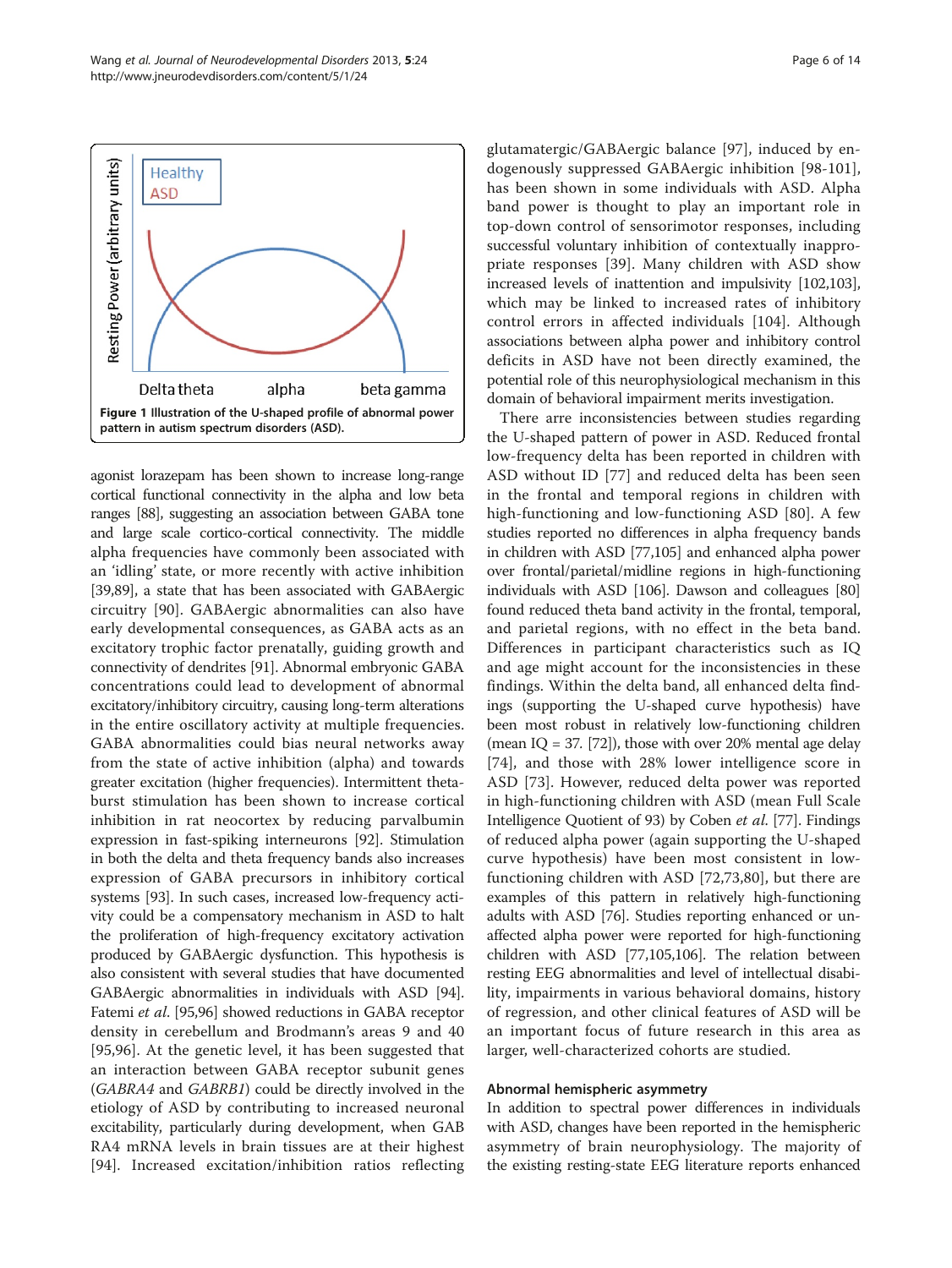power in the left compared with the right hemisphere in individuals with ASD, across all frequency bands [[72,74](#page-11-0)[,78,106,107](#page-12-0)]. This asymmetry is generally much larger than the mild individually variable asymmetries seen in typically developing humans [[106\]](#page-12-0).

Cantor and colleagues [[72\]](#page-11-0) reported that subjects with ASD had enhanced power in the delta band, in the posterior-temporal, midline, and occipital regions of the left hemisphere. Similarly, Stroganova et al. [\[74](#page-11-0)] found enhanced delta power in the left hemisphere of individuals with ASD in the frontal, temporal, and parietal regions. In the theta band, left-hemisphere dominance in ASD was seen in frontal [[74](#page-11-0),[78](#page-12-0)], parietal [\[74\]](#page-11-0), temporal [\[72,74](#page-11-0)], and occipital [[72,74](#page-11-0)] regions. In the alpha band, lefthemisphere dominance in ASD was reported in multiple studies in mid-frontal [\[106,107\]](#page-12-0), temporal, parietal [\[72,74](#page-11-0)], midline [[72](#page-11-0)[,106\]](#page-12-0), and occipital [[72](#page-11-0)] regions. Finally, Cantor et al. [\[72](#page-11-0)] replicated the left-hemisphere dominance pattern in the beta band in posterior-temporal, midline, and occipital regions.

Left-hemisphere asymmetry in ASD is of clinical interest, given the common language abnormalities seen in ASD [[108-111\]](#page-12-0). Increased resting power in the left hemisphere may contribute to left-hemisphere performance deficits by decreasing the signal-to-noise ratio during active tasks, similar to reports of increased background noise and behavioral performance impairment in the literature on schizophrenia [\[112](#page-12-0),[113\]](#page-12-0). Left-hemisphere dysfunction may also be dependent on the task that subjects are performing. When performing tasks of executive functioning (for example, Go/No-go and Stroop tests), high-functioning adults with ASD had significantly increased activation restricted to the left hemisphere [[114\]](#page-12-0). Left-hemisphere dysfunction has also been identified in smooth pursuit eye movements in individuals with ASD [\[115\]](#page-12-0), as have left-lateralized alterations during an oculomotor serial reaction time task [\[116](#page-12-0)].

Nevertheless, as in many neuropsychiatric disorders, evidence of lateralized abnormalities has been inconsistent [[74\]](#page-11-0). Dawson et al. [\[80](#page-12-0)] reported reduced delta power in the left mid-temporal cortex, and Lazarev et al. [\[105](#page-12-0)] reported no left/right-hemisphere differences frequency bands in the occipital cortex. However, in the same and subsequent reports, the same authors noted hyperconnectivity within the left hemisphere [\[117](#page-12-0)] and reduced power in the right hemisphere [[105\]](#page-12-0) in children with ASD during presentation of photic driving stimulation. Dawson and colleagues [[80\]](#page-12-0) utilized a relatively short (1 second) window to measure delta power, which may affect reliability of measured low-frequency activity. Lazarev and colleagues [[105,117\]](#page-12-0) measured activity only in 14 relatively heterogeneous subjects with ASD, so those studies may have lacked statistical power to detect effects. Photic driving is a robust response, and would potentially

be more sensitive to small pathological alterations in studies with small patient cohorts.

#### Abnormal coherence

Resting-state EEG studies of ASD have also documented reduced long-range coherence patterns [[76,](#page-11-0)[77,118](#page-12-0),[119](#page-12-0)]. Weaker coherence between frontal and occipital regions was reported for delta [[77,118](#page-12-0)] and theta [[77\]](#page-12-0) bands, whereas Murias and colleagues [\[76](#page-11-0)] reported significantly reduced alpha coherence between the frontal cortex and the temporal, parietal, and occipital cortices. Duffy and Als [\[119\]](#page-12-0) reported weaker left frontal-temporal connectivity within the beta band. This finding is similar to results from multiple fMRI studies that have shown reduced left frontotemporal connectivity during resting state [\[18](#page-10-0)[,46,](#page-11-0)[120\]](#page-12-0). These findings parallel those from Horwitz and colleagues [\[121\]](#page-12-0), who used positron emission tomography to show reduced correlations in glucose metabolism between frontal and other cortical areas in resting adults with ASD. Generalized decreases in frontoparietal and fronto-occipital connectivity have also been reported in ASD during resting fMRI [[22,](#page-10-0)[50](#page-11-0)]. These findings converge to suggest weakened long-range connectivity between the frontal lobe and other cortical regions. The frontal lobe plays a crucial role in higher-order cognitive, language, social, and emotional functioning [[122](#page-12-0)]. Thus, it is not surprising that clear deficits in frontal lobe connectivity have been reported in ASD, as frontal lobe abnormalities have been proposed to play a key role in regulating a wide range of cognitive, sensory, and motor processes [[123](#page-12-0)-[125](#page-13-0)].

Findings on short-range connection patterns in resting EEG studies are less consistent. Both intrahemispheric and interhemispheric local coherences in all brain regions have been reported to be reduced in delta and theta bands [[77\]](#page-12-0), while a reduced local coherence over mid-frontal regions has been found in both the delta [[118\]](#page-12-0) and alpha band [[76\]](#page-11-0). By contrast, enhanced local coherence has been found over the lateral-frontal region in the delta band [[118](#page-12-0)], and over left frontal and temporal regions in the theta band [\[76\]](#page-11-0). Furthermore, these functional frontal deficits have been linked to structural abnormalities in the frontal lobe in ASD [[126\]](#page-13-0). Although several studies have suggested excessive short-range connectivity in ASD, due to increased density of cortical mini-columns [[123\]](#page-12-0) and disproportionately increased white matter [[127,128\]](#page-13-0), some diffusion tensor imaging (DTI) studies failed to report this pattern [[49](#page-11-0)]. Although shortrange coherence studies will require more investigation with newer high-resolution DTI techniques, in parallel with resting-state measures of frontal connectivity using EEG, weaker long-range coherence between frontal and other brain regions found in resting EEG studies suggests that the frontal lobe is less well integrated with other local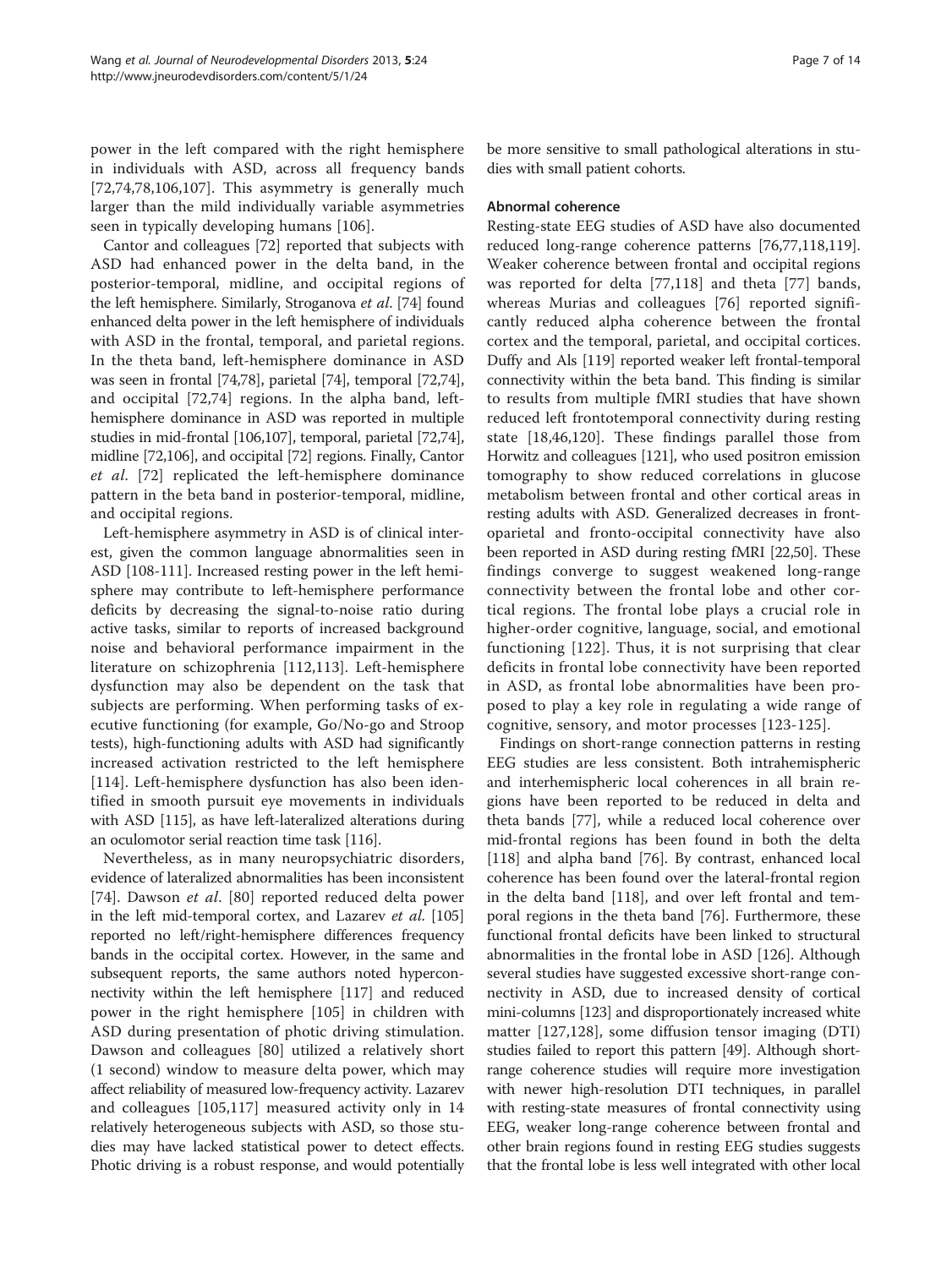cortical areas, in ways likely to have considerable neurobehavioral significance [\[123](#page-12-0)]. Further examination of this model is necessary to understand how these functional abnormalities relate to clinical phenotypes.

#### Crucial considerations

Although previous studies of resting-state EEG in ASD have identified abnormalities in low-frequency and highfrequency band power, connectivity, and lateralization of brain functions, there are multiple crucial methodological and clinical issues that warrant attention in reviewing this literature and in planning future research.

## Small sample size with narrow range of subject characteristics

Many previous studies were conducted with small sample sizes (often with <20 subjects per group), as well as with subjects displaying a narrow range of demographic/clinical characteristics including age, intellectual ability, history of seizures, and severity of behavioral problems. Developmental variations in power at different frequencies, coherence, and lateralization of function are important considerations when studying a developmental disorder such as ASD, in which behavioral and cognitive presentations are diverse and can change over the age span [[129,130\]](#page-13-0). Additionally, individuals with ASD vary widely in the extent to which their intellectual abilities are affected. IQ and educational levels were not consistent between previous studies of resting-state EEG, and at times, not even between patient and control groups. Other clinical aspects could also affect profiles of neurophysiological alterations in ASD, including comorbid medical and psychiatric conditions.

Many investigators did not conduct correlational analyses to relate abnormal EEG patterns to severity of various clinical aspects of ASD. This limits understanding of the clinical relevance of EEG observations. Of those studies reporting clinical correlations, Orekhova et al. [[79](#page-12-0)] found a positive correlation between gamma activity and cognitive delay in ASD. Sutton et al. [\[106](#page-12-0)] reported that abnormal left frontal asymmetry, defined by greater activation in the left frontal regions, was related to higher levels of social anxiety and social stress, as was abnormal right frontal asymmetry. Stroganova et al. [\[74](#page-11-0)] showed that increased prefrontal delta power was related to cognitive delay in ASD. Burnett et al. [\[107\]](#page-12-0) reported an association of left frontal EEG asymmetry with parental reports of later onset of ASD symptoms, and increased instances of aggressive outbursts and obsessive compulsive behavior. Finally, Barttfeld et al. [\[118\]](#page-12-0) described a positive correlation between short-distance synchronization and Autism Diagnostic Observation Schedule (ADOS) scores [[131](#page-13-0)], with a negative correlation between long-distance synchronization and ADOS scores, suggesting that there may be a clinically relevant excess of short-range func-tional

connectivity coupled with a reduction in long-distance connectivity across the brain in ASD.

In future studies, it will be of great value to utilize large samples with a wide range of subject characteristics to increase the range of brain alterations and to better establish clinicopathological associations.

## Resting-state conditions

Although the literature reviewed above referred to testing of subjects in the resting state, different studies have used eyes-closed (EC) and eyes-open (EO) conditions. In the EO condition, subjects typically viewed calming stimuli such as bubbles moving across a screen. Distinct EEG patterns in these two conditions were recently reported. Barry et al. [\[132](#page-13-0)] reported significant amplitude reductions in delta (lateral-frontal), theta (posterior), alpha (posterior), and beta (posterior) frequency bands in EO conditions relative to EC conditions. By contrast, increased frontal beta was found in EC conditions. Furthermore, skin conductance levels were higher in EO conditions, and were negatively correlated with alpha power, indicating a higher level of arousal. Chen *et al.* [[133\]](#page-13-0) reported enhanced prefrontal delta and reduced frontal-midline theta in EO states. Finally, reduced low alpha and low beta (13 to 23 Hz) in the posterior region was reported during the EO condition, whereas high beta (24 to 34 Hz) and gamma failed to show any difference between conditions. In evaluating the use of EO versus EC conditions in ASD, a recent study by Mathewson et al. [\[134](#page-13-0)] reported that adults with ASD did not differ from healthy controls on alpha power levels in the EC condition but displayed less alpha suppression during the EO condition. Although Barry and colleagues later replicated their resting EEG results for healthy adults [\[132\]](#page-13-0) and children [\[135](#page-13-0)], a direct comparison of resting-state conditions has not been done in children with ASD, to our knowledge, so it is unclear whether a similar pattern would be seen in this population.

## EEG analysis methods: confounds and suggestions

EEG studies need to be concerned about blurring sources of neural activity on EEG scalp recordings, due to the highly conductive nature of the scalp and differences in electrical conductivities between the brain, cerebrospinal fluid, and skull. Inhomogeneities in conductivity between tissues can change patterns of volume conduction (transmission of the electrical signal from the source to the measurement electrode), particularly when source models are calculated based on standard assumptions of tissue thickness and position, rather than the more realistic but not always available individual structural MRI measurements. These blurred recordings make it difficult to identify the source of atypical spectral activity, especially when fewer electrode leads are used in studies.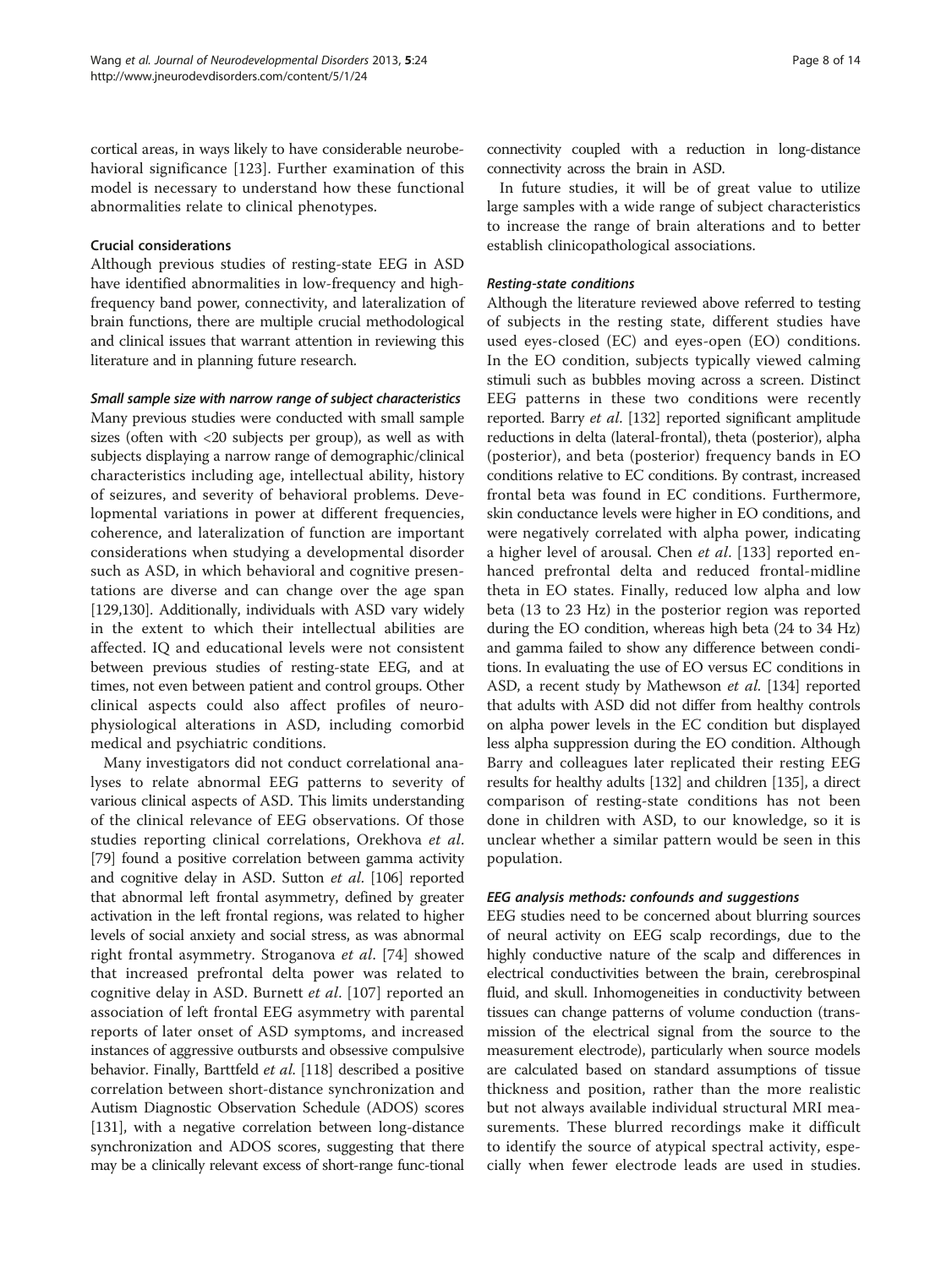Although the most consistent pattern of findings in the ASD literature is a U-shaped pattern of spectral power relative to healthy controls, the reported topographical locations of frequency band alterations in ASD have been disparate. For instance, in the delta band, significant power difference was presented in frontal [[74,75\]](#page-11-0), midline/parietal [[73](#page-11-0)], temporal [\[80](#page-12-0)] or even all regions [[72\]](#page-11-0). These widespread differences in topography could be due to widely distributed deficits within each frequency band, or due to data blurring, an issue that could be improved by comparing source densities between groups. In fact, in a source localization study on EEG oscillations [\[136\]](#page-13-0), focal sources were reported for different frequency bands (for example, the most anterior source for delta and the most posterior source for alpha). However, resting frequency bands often show a distributed source network during simultaneous EEG-fMRI [[137,138](#page-13-0)], so the possibility that multiple sources within each frequency band may be contributing to differential findings between studies needs to be considered.

In addition to its effect on power, data blurring also has a large effect on coherence analysis, especially for short-range coherence. This could contribute to the mixed results for short-range coherence patterns that exist between resting-state EEG studies. Two techniques may help to resolve this blurring problem. One technique includes the use of surface Laplacian transformation to estimate current source density (CSD) based on EEG potentials, from which power and coherence can then be evaluated. CSD transformation computes the second spatial derivative of voltage between nearby electrode sites. This approach can enhance contributions from local electrical activity while attenuating contributions from remote activity (although care should be taken interpreting results if deep sources are of interest, as this technique is necessarily biased toward superficial cortical tissue). A recent resting EEG study with a large sample size utilized this technique to overcome the spatial blurring limitation, and found an overall reduction in short-range connectivity in ASD [\[119\]](#page-12-0). The second technique was proposed by Hoechstetter and colleagues [[139](#page-13-0)], and in this technique, surface potentials are first transferred to source space by using multiple discrete equivalent current dipoles or regional sources. Coherence analysis is then calculated between source regions instead of electrodes. Cornew and colleagues [[140](#page-13-0)] applied this technique in a resting-state magnetoencephalography study in high-functioning children with ASD, although they then quantified local oscillatory activity rather than coherence between regions.

The method of calculation of coherence itself is another important issue. As indicated by Murias et al. [[76](#page-11-0)], coherence measured in short distances can be biased by power due to the classic coherence calculation frequently

used in resting-state EEG studies. This calculation is a product of complex power spectrum decomposition, and it is sensitive to both amplitude and phase relationships between two signals. Strong power modulation at single sources can be detected by multiple nearby electrodes, inflating local connectivity measurements between these electrodes without reflecting the true coherence between separate but adjacent neural sources [[141](#page-13-0)]. This induces the confounding factor of local source strength, limiting the certainty of the real cause of the relationship when concurrent power modulations are detected (although phase relationship usually has a larger contribution than amplitude [[60](#page-11-0)]). To overcome this limitation, phase synchrony analysis methods represent an approach to assess the phase relationship independently. Lachaux and colleagues [\[142\]](#page-13-0) proposed calculating a 'phase-locking value' (PLV) to measure phase synchrony. In their method, two EEG signals were first narrow band-passed (target frequency  $\pm$  2 Hz), then convolved with the Gabor wavelet function. Finally, the phase outputs from wavelet decomposition between two signals were compared. PLV is a metric bound between 0 and 1, with 1 indicating that phase difference varies little between trials (ERP) or segments (resting EEG), and 0 indicating a complete lack of phase synchrony. In addition to measuring phase relationships independently, another important feature is that PLV does not rest on the assumption of stationarity (between trials or segments) as in classic coherence calculation. Stationarity refers to the similarity of spectral properties between measurements, which can be more easily assumed with multiple trials that have identical stimulation periods, as in ERP tasks. In resting EEG, there are no clear breakpoints between segments of continuous data, and segment lengths are often based on the best tradeoff between frequency and temporal resolution, that is, how short each measurement segment can be while still affording accurate coverage of a number of oscillations in the frequency bands of interest. In the case of traditional coherence, non-stationarity of the power in a frequency band across time with no change in phase may present as changes in coherence values. Taking the confound between power and coherence into account is particularly important in studies of ASD, given reports of differences in resting-state spectral power in this population.

EEG recordings acquired in resting-state paradigms include both neural activity and non-neuronal activity such as muscular and cardiac activity, and ocular artifacts (for example, eye movement and eye blink). The conventional visual inspection and epoch rejection used in reviewed resting-state EEG studies may not be sufficient to completely remove these and other artifacts [\[143,144](#page-13-0)]. In this scenario, alternative solutions such as independent component analysis (ICA) [[53\]](#page-11-0) can serve as a complementary method. ICA is a linear decomposition method that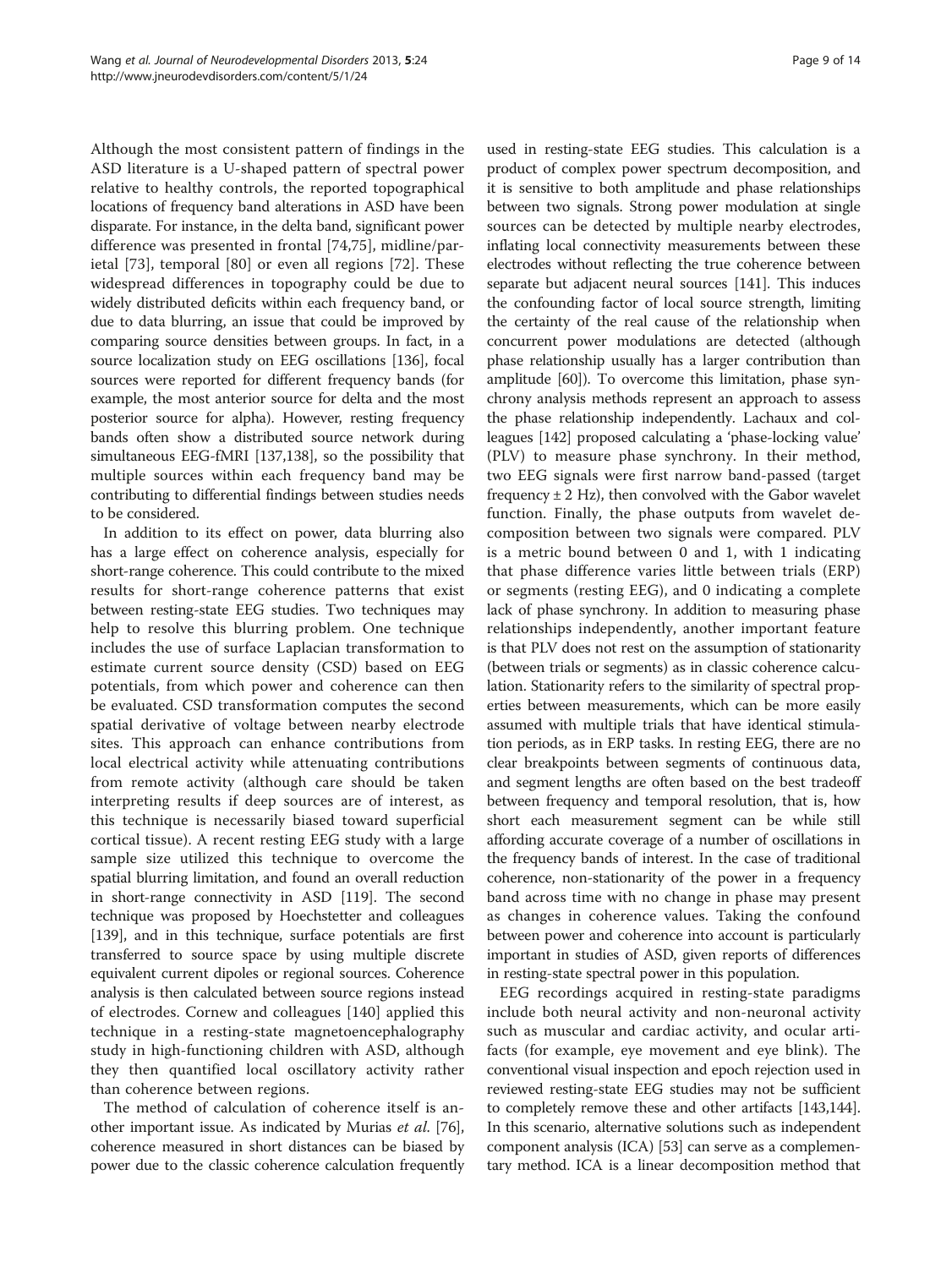separates a multivariate EEG signal into temporally independent signals available in the raw EEG channel data [[145\]](#page-13-0). Each separate component can be treated like a virtual channel. Within each channel, noise components can be identified through component properties such as topography and spectral characteristics. The application of ICA to remove artifacts has been used with other clinical populations [\[28,29](#page-11-0),[146\]](#page-13-0), and can generate relatively artifact-free resting EEG data [[119](#page-12-0)].

Finally, statistical methods such as principal components analysis have proven to be a useful method to distill multidimensional and complex EEG data into more manageable representative components of neural activity patterns [[147,148](#page-13-0)]. This technique has been used to great advantage in coherence modeling in recent investigations of resting EEG in ASD [\[119](#page-12-0)].

#### Future directions

#### The maturational trajectory of resting-state activity in ASD

Few studies have compared individuals with ASD and healthy individuals, either cross-sectionally between age groups, or longitudinally. A recent longitudinal study of infants at high and low risk for ASD reported changes in developmental trajectory, that is, the slope of the power curve across time, related to risk status from 6 to 24 months of age, particularly in the delta, beta, and gamma frequency ranges [[81\]](#page-12-0). This same group also reported changes in the developmental trajectory of overall EEG complexity (entropy) for high-risk infants as compared with typically developing controls across the same time window [[149](#page-13-0)]. One 3-month longitudinal study in children with ASD indicated that EEG characteristics are relatively stable across short time intervals [\[150\]](#page-13-0). Longer-term longitudinal studies are needed to understand whether individuals with ASD show similar trajectories of functional connectivity maturation, or whether these processes are disrupted and/ or delayed. Behavioral longitudinal studies of children with ASD indicate an early improvement in language and cognitive skills in some affected individuals (ages 12 to 13 years) followed by considerable and abnormal decrease in the rate of gains through adolescence (ages 19 to 20 years) [\[151](#page-13-0)]. These findings raise the possibility that developmental lag or deviance becomes more profound during late childhood and adolescence as the longrange connections to prefrontal cortex are optimized [\[152](#page-13-0)]. Reports of resting-state EEG data in younger ASD cohorts are beginning to appear, but studies on a long-term and/or adolescent sample would provide potentially important information about functional connectivity changes accompanying ASD through childhood and adolescence.

## Early detection and possible biomarkers for ASD

Retrospective studies of infants later diagnosed with ASD have shown that features of ASD are present as early as

12 months. However, many children are not diagnosed until the age of 4 years or later [[153,154\]](#page-13-0). This highlights the need for biomarkers for early detection in order to implement early intervention [\[155\]](#page-13-0). It is difficult to reliably identify individuals with ASD within the first year of life based only on behavioral observation, but studies of resting-state EEG suggest that selective alterations may be identifiable as early as 6 months [[81](#page-12-0)[,149](#page-13-0)]. Globally reduced power of delta, theta, alpha, beta and gamma frequency bands have been found in high-risk infants with siblings with ASD compared with low-risk 6-month-old control infants [[81](#page-12-0)]. However, no group difference in hemispheric asymmetry was reported. Elsabbagh et al. [[156](#page-13-0)] reported increased gamma band activity in the midline anterior and right temporal cortex of high-risk infants. Currently, there are few studies to determine the utility of these measures in at risk children for identifying individuals with a high likelihood of developing ASD later in life.

## Resting-state EEG studies in ASD with genetic etiology

The heterogeneous nature of idiopathic ASD can make studies of the underlying etiology difficult. However, a small subset of individuals with ASD (10 to 20%) is believed to have 'simpler' genetics, possessing identifiable chromosomal abnormalities or rare mutations found in higher ratios in the ASD population. High proportions of individuals with Fragile X syndrome, Rett syndrome [[157](#page-13-0)], tuberous sclerosis [[158\]](#page-13-0), and Phelan-McDermid syndrome [[159\]](#page-13-0) have ASD, and each of these disorders has been linked to known abnormalities of individual genes (for example, FMRI1, MECP2, TSC1, TSC2). Further, several rare *de novo* mutations, some of which converge on pathways that overlap with those associated with Fragile X and tuberous sclerosis, and are linked to synapse formation and function, have been found to be more common in this population [[5\]](#page-10-0). Using resting-state EEG, it may be possible to connect distinct patterns of altered electrophysiological activity with symptoms found in identified single-gene disorders related to ASD. To date, few studies have utilized ERP in subjects with Fragile X syndrome [[160](#page-13-0)] and primarily epileptiform activity has been examined in resting-state EEG in this population [[132,161\]](#page-13-0); however, there is some evidence for increased resting theta activity in Fragile X [[162-164\]](#page-13-0). The use of EEG to examine Rett syndrome has followed a similar path, with the majority of resting EEG studies dedicated to describing seizure activity (but see studies by Ishizaki [[165\]](#page-13-0) and Niedermeyer et al. [\[166](#page-13-0)] for evidence of prominent resting theta activity in Rett syndrome). Currently, there are no published accounts of resting EEG in Phelan-McDermid syndrome, although changes in excitatory/inhibitory balance in the brains of knockout mouse models suggest measurable electrophysiological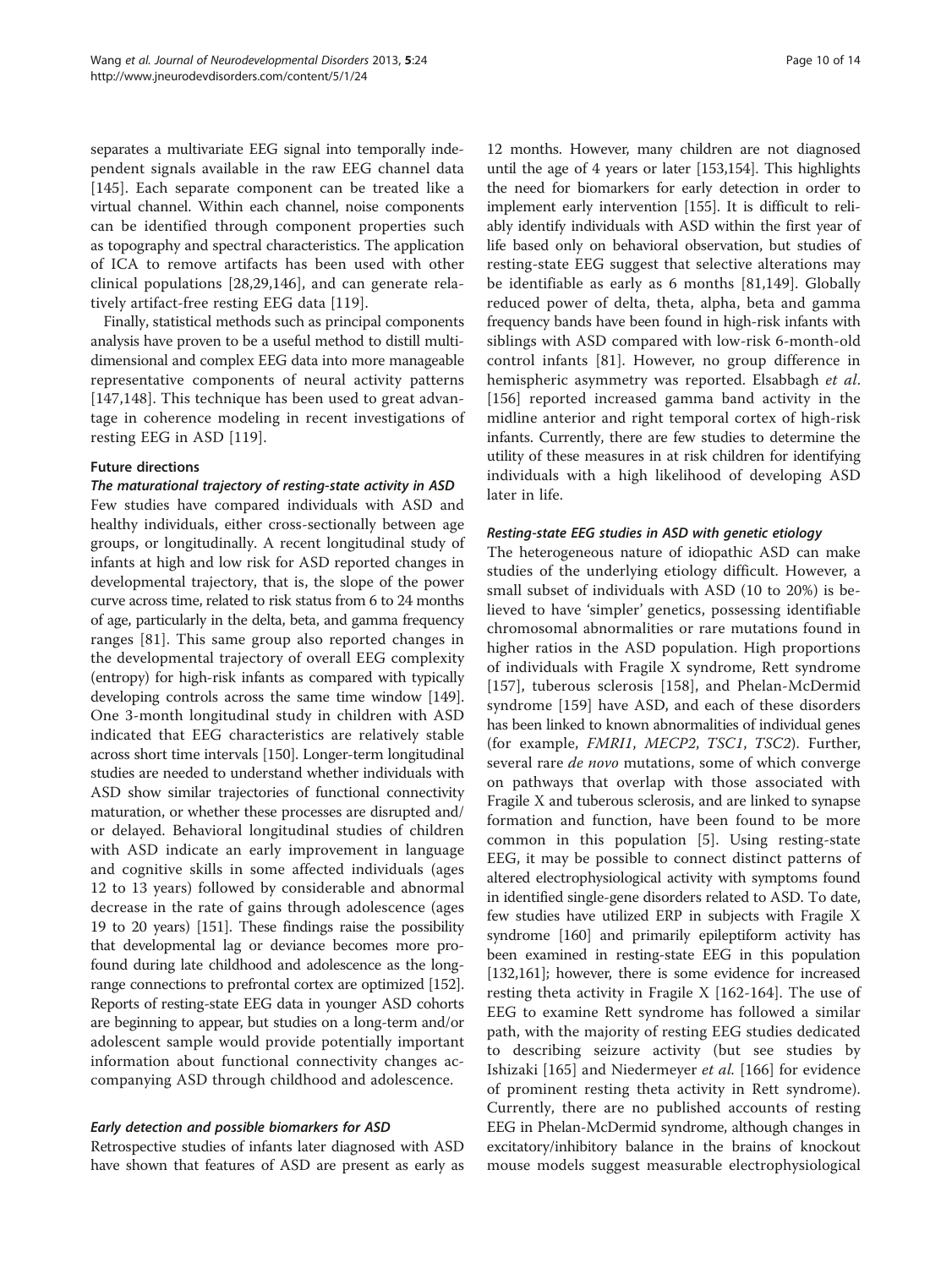<span id="page-10-0"></span>changes in this disorder [[167\]](#page-13-0). It would be of particular interest to study resting EEG in these known single-gene conditions, particularly Fragile X, one of the better characterized single-gene disorders, potentially serving as reference for other subpopulations in ASD and shedding light on biological mechanisms shared across the autism spectrum. Whether resting EEG studies can be useful for parsing biological heterogeneity of idiopathic ASD remains another important question to be addressed in future studies.

#### Conclusions

In this review, we have addressed resting-state EEG studies in ASD with an emphasis on three aspects: spectral power, coherence, and hemispheric asymmetry. The existing literature suggests a U-shaped pattern of power abnormalities, overall local overconnectivity and longrange underconnectivity, and enhanced power in the left hemisphere of the brain in individuals with ASD. There are important considerations for EEG methodology and clinical assessment that both need consideration for designing the most informative future studies. Recent advances in quantitative EEG analytic methodology and scientific findings from work in this area are encouraging. Future work linking EEG studies of animal models with patient-oriented studies are promising, especially for rare genetic variants for which animal models are most directly relevant. Because of a combination of advantages including its non-invasive nature, high temporal resolution, and relative ease of use across the lifespan, resting-state EEG studies have the potential to make important contributions to the understanding of the pathophysiology of ASD.

#### Competing interests

JS serves as a member of advisory boards to Takeda, Lilly, BMS, Roche and Pfizer, and has received support from Janssen that is unrelated to the work presented in this manuscript.

#### Authors' contributions

JW, JB, MW and JS made substantial contributions to design of this study. JW and JB wrote the first draft of the manuscript, and LE, MW, YT and JS revised the manuscript. All authors contributed to writing the manuscript. All authors read and approved the final manuscript.

#### Acknowledgement

#### Funding

This study was funded by the NIMH Autism Center of Excellence 1P50HD055751-01, K23MH092696, K01MH087720, Department of the Army award AR100276, and Autism Speaks.

#### Author details

<sup>1</sup>Department of Psychiatry, University of Texas Southwestern, Dallas, TX, USA. 2 Department of Pediatrics, University of Texas Southwestern, Dallas, TX, USA. <sup>3</sup>Center for Autism Spectrum Disorders, Bond University, Gold Coast, Australia.

#### Received: 13 May 2013 Accepted: 4 September 2013 Published: 16 September 2013

#### References

- 1. American Psychiatric Association: Diagnostic and statistical manual of mental disorders-4th edition; 2000.
- 2. Centers for Disease Control and Prevention: Prevalence of autism spectrum disorders--Autism and Developmental Disabilities Monitoring Network, 14 sites; 2012.
- 3. Muhle R, Trentacoste SV, Rapin I: The genetics of autism. Pediatrics 2004, 113:e472–e486.
- 4. Ozonoff S, Young GS, Carter A, Messinger D, Yirmiya N, Zwaigenbaum L, Bryson S, Carver LJ, Constantino JN, Dobkins K, et al: Recurrence risk for autism spectrum disorders: a baby siblings research consortium study. Pediatrics 2011, 128:e488-e495.
- 5. Abrahams BS, Geschwind DH: Advances in autism genetics: on the threshold of a new neurobiology. Nat Rev Genet 2008, 9:341–355.
- 6. Chakrabarti S, Fombonne E: Pervasive developmental disorders in preschool children: confirmation of high prevalence. Am J Psychiatry 2005, 162:1133–1141.
- 7. Parr JR, Le Couteur A, Baird G, Rutter M, Pickles A, Fombonne E, Bailey AJ: International molecular genetic study of autism consortium M: early developmental regression in autism spectrum disorder: evidence from an international multiplex sample. J Autism Dev Disord 2011, 41:332–340.
- 8. Akshoomoff N, Pierce K, Courchesne E: The neurobiological basis of autism from a developmental perspective. Dev Psychopathol 2002, 14:613–634.
- 9. Takarae Y, Minshew NJ, Luna B, Sweeney JA: Atypical involvement of frontostriatal systems during sensorimotor control in autism. Psychiatry Res 2007, 156:117–127.
- 10. Bauman ML, Kemper TL: Neuroanatomic observations of the brain in autism: a review and future directions. Int J Dev Neurosci 2005, 23:183-187.
- 11. Courchesne E, Karns CM, Davis HR, Ziccardi R, Carper RA, Tigue ZD, Chisum HJ, Moses P, Pierce K, Lord C, et al: Unusual brain growth patterns in early life in patients with autistic disorder: an MRI study. Neurology 2001, 57:245–254.
- 12. Courchesne E, Pierce K: Brain overgrowth in autism during a critical time in development: implications for frontal pyramidal neuron and interneuron development and connectivity. Int J Dev Neurosci 2005, 23:153–170.
- 13. Mosconi MW, Cody-Hazlett H, Poe MD, Gerig G, Gimpel-Smith R, Piven J: Longitudinal study of amygdala volume and joint attention in 2- to 4-year-old children with autism. Arch Gen Psychiatry 2009, 66:509–516.
- 14. Aylward EH, Minshew NJ, Field K, Sparks BF, Singh N: Effects of age on brain volume and head circumference in autism. Neurology 2002, 59:175–183.
- 15. Redcay E, Courchesne E: When is the brain enlarged in autism? a meta-analysis of all brain size reports. Biol Psychiatry 2005, 58:1-9.
- 16. Mosconi MW, Zwaigenbaum L, Piven J: Structural MRI in autism: findings and future directions. Clin Neurosci Res 2006, 6:135–144.
- 17. Knaus TA, Silver AM, Lindgren KA, Hadjikhani N, Tager-Flusberg H: fMRI activation during a language task in adolescents with ASD. JINS 2008, 14:967–979.
- 18. Koshino H, Kana RK, Keller TA, Cherkassky VL, Minshew NJ, Just MA: fMRI investigation of working memory for faces in autism: visual coding and underconnectivity with frontal areas. Cereb Cortex 2008, 18:289–300.
- 19. Schultz RT, Gauthier I, Klin A, Fulbright RK, Anderson AW, Volkmar F, Skudlarski P, Lacadie C, Cohen DJ, Gore JC: Abnormal ventral temporal cortical activity during face discrimination among individuals with autism and Asperger syndrome. Arch Gen Psychiatry 2000, 57:331–340.
- 20. Pierce K, Muller RA, Ambrose J, Allen G, Courchesne E: Face processing occurs outside the fusiform 'face area' in autism: evidence from functional MRI. Brain 2001, 124:2059–2073.
- 21. Muller RA, Pierce K, Ambrose JB, Allen G, Courchesne E: Atypical patterns of cerebral motor activation in autism: a functional magnetic resonance study. Biol Psychiatry 2001, 49:665-676.
- 22. Cherkassky VL, Kana RK, Keller TA, Just MA: Functional connectivity in a baseline resting-state network in autism. Neuroreport 2006, 17:1687–1690.
- 23. Kennedy DP, Courchesne E: The intrinsic functional organization of the brain is altered in autism. Neuroimage 2008, 39:1877–1885.
- 24. Kennedy DP, Redcay E, Courchesne E: Failing to deactivate: resting functional abnormalities in autism. Proc Natl Acad Sci U S A 2006, 103:8275–8280.
- 25. Schumann CM, Bloss CS, Barnes CC, Wideman GM, Carper RA, Akshoomoff N, Pierce K, Hagler D, Schork N, Lord C, Courchesne E: Longitudinal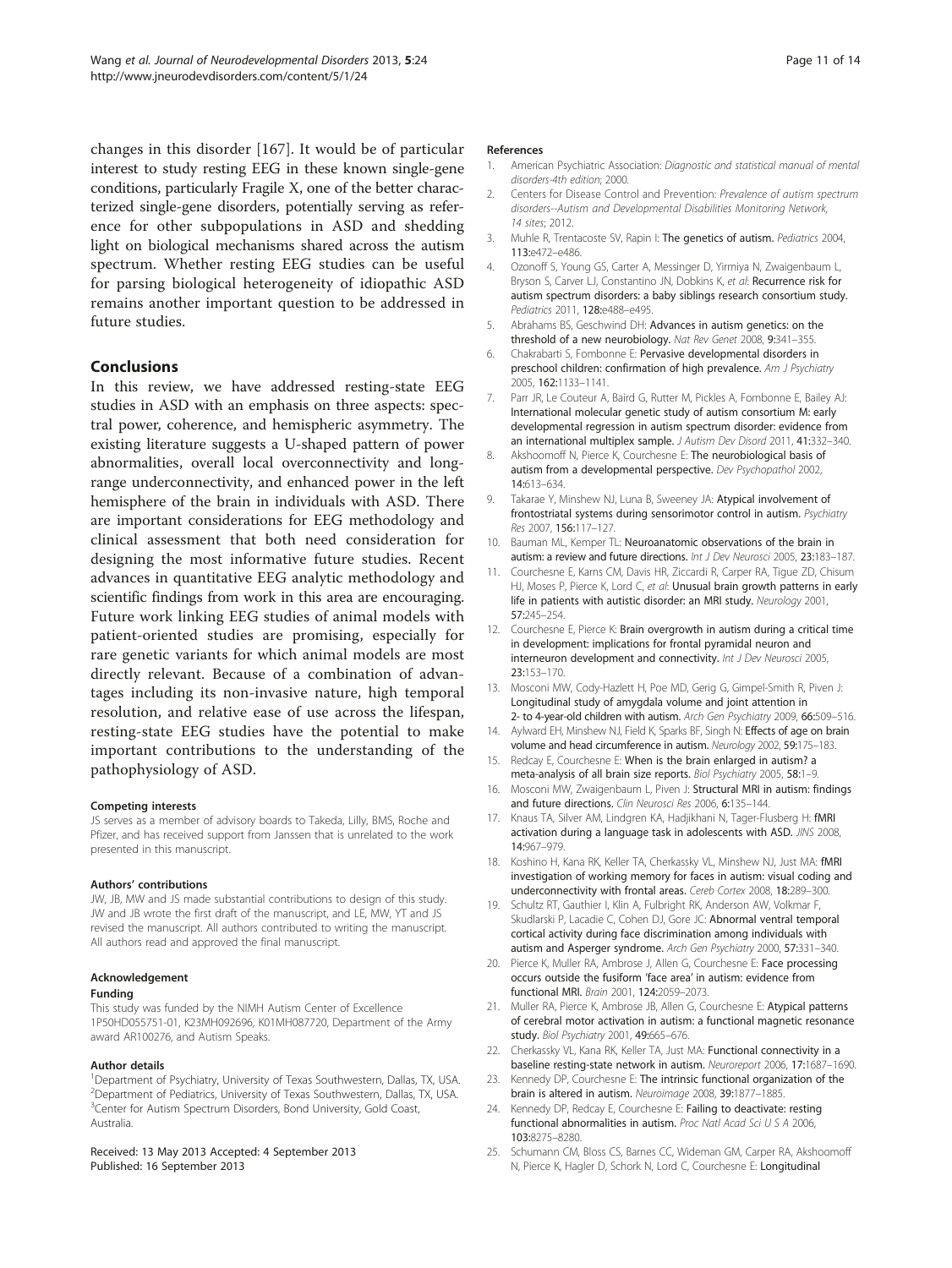<span id="page-11-0"></span>magnetic resonance imaging study of cortical development through early childhood in autism. J Neurosci 2010, 30:4419-4427.

- 26. Regan D: Human Brain Electrophysiology: Evoked Potentials and Evoked Magnetic Fields in Science and Medicine. New York: McGraw-Hill; 1989.
- 27. Mann CA, Lubar JF, Zimmerman AW, Miller CA, Muenchen RA: Quantitative analysis of EEG in boys with attention-deficit-hyperactivity disorder: controlled study with clinical implications. Pediatr Neurol 1992, 8:30-36.
- 28. Wang J, Brown R, Dobkins KR, McDowell JE, Clementz BA: Diminished parietal cortex activity associated with poor motion direction discrimination performance in schizophrenia. Cereb Cortex 2010, 20:1749–1755.
- 29. Ethridge LE, Hamm JP, Shapiro JR, Summerfelt AT, Keedy SK, Stevens MC, Pearlson G, Tamminga CA, Boutros NN, Sweeney JA, et al: Neural activations during auditory oddball processing discriminating schizophrenia and psychotic bipolar disorder. Biol Psychiatry 2012, 72:766–774.
- 30. Coben R: The importance of electroencephalogram assessment for autistic disorders. Biofeedback 2009, 37:71–80.
- 31. Tuchman R, Rapin I: Epilepsy in autism. Lancet Neurol 2002, 1:352-358.
- 32. Tuchman RF, Rapin I: Regression in pervasive developmental disorders: seizures and epileptiform electroencephalogram correlates. Pediatrics 1997, 99:560–566.
- 33. Rossi PG, Parmeggiani A, Bach V, Santucci M, Visconti P: EEG features and epilepsy in patients with autism. Brain Dev 1995, 17:169-174.
- 34. Hughes JR, Melyn M: EEG and seizures in autistic children and adolescents: further findings with therapeutic implications. Clinical EEG Neuroscience 2005, 36:15–20.
- 35. Chez MG, Chang M, Krasne V, Coughlan C, Kominsky M, Schwartz A: Frequency of epileptiform EEG abnormalities in a sequential screening of autistic patients with no known clinical epilepsy from 1996 to 2005. Epilepsy Behav 2006, 8:267–271.
- 36. Basar E, Basar-Eroglu C, Karakas S, Schurmann M: Gamma, alpha, delta, and theta oscillations govern cognitive processes. Int J Psychophysiol 2001, 39:241–248.
- 37. Knyazev GG: EEG delta oscillations as a correlate of basic homeostatic and motivational processes. Neurosci Biobehav Rev 2012, 36:677–695.
- 38. Klimesch W: Memory processes, brain oscillations and EEG synchronization. Int J Psychophysiol 1996, 24:61-100.
- 39. Klimesch W, Sauseng P, Hanslmayr S: EEG alpha oscillations: the inhibition-timing hypothesis. Brain Res Rev 2007, 53:63–88.
- 40. Neuper C, Pfurtscheller G: Event-related dynamics of cortical rhythms: frequency-specific features and functional correlates. Int J Psychophysiol 2001, 43:41–58.
- 41. Tallon-Baudry C: Oscillatory synchrony and human visual cognition. J Physiol Paris 2003, 97:355–363.
- 42. Skinner JE, Molnar M, Kowalik ZJ: The role of the thalamic reticular neurons in alpha- and gamma-oscillations in neocortex: a mechanism for selective perception and stimulus binding. Acta Neurobiol Exp 2000, 60:123–142.
- 43. Singer W, Gray CM: Visual feature integration and the temporal correlation hypothesis. Annu Rev Neurosci 1995, 18:555-586.
- 44. Olejniczak P: Neurophysiologic basis of EEG. J Clin Neurophysiol 2006, 23:186–189.
- 45. Barnea-Goraly N, Kwon H, Menon V, Eliez S, Lotspeich L, Reiss AL: White matter structure in autism: preliminary evidence from diffusion tensor imaging. Biol Psychiatry 2004, 55:323–326.
- 46. Just MA, Cherkassky VL, Keller TA, Minshew NJ: Cortical activation and synchronization during sentence comprehension in high-functioning autism: evidence of underconnectivity. Brain 2004, 127:1811–1821.
- 47. Herbert MR, Ziegler DA, Deutsch CK, O'Brien LM, Kennedy DN, Filipek PA, Bakardjiev AI, Hodgson J, Takeoka M, Makris N, Caviness VS Jr: Brain asymmetries in autism and developmental language disorder: a nested whole-brain analysis. Brain 2005, 128:213–226.
- 48. Alexander AL, Lee JE, Lazar M, Boudos R, DuBray MB, Oakes TR, Miller JN, Lu J, Jeong EK, McMahon WM, et al: Diffusion tensor imaging of the corpus callosum in Autism. Neuroimage 2007, 34:61–73.
- 49. Sundaram SK, Kumar A, Makki MI, Behen ME, Chugani HT, Chugani DC: Diffusion tensor imaging of frontal lobe in autism spectrum disorder. Cerebral cortex 2008, 18:2659–2665.
- 50. Monk CS, Peltier SJ, Wiggins JL, Weng SJ, Carrasco M, Risi S, Lord C: Abnormalities of intrinsic functional connectivity in autism spectrum disorders. Neuroimage 2009, 47:764–772.
- 51. Wass S: Distortions and disconnections: disrupted brain connectivity in autism. Brain Cogn 2011, 75:18–28.
- 52. Fox MD, Greicius M: Clinical applications of resting state functional connectivity. Front Syst Neurosci 2010, 4:19.
- 53. Makeig S, Delorme A, Westerfield M, Jung TP, Townsend J, Courchesne E, Sejnowski TJ: Electroencephalographic brain dynamics following manually responded visual targets. PLoS Biol 2004, 2:e176.
- 54. Fox MD, Snyder AZ, Zacks JM, Raichle ME: Coherent spontaneous activity accounts for trial-to-trial variability in human evoked brain responses. Nat Neurosci 2006, 9:23–25.
- 55. Fox MD, Raichle ME: Spontaneous fluctuations in brain activity observed with functional magnetic resonance imaging. Nat Rev Neurosci 2007 8:700–711.
- 56. Olshausen BA, Field DJ: How close are we to understanding v1? Neural Comput 2005, 17:1665–1699.
- 57. Raichle ME, Snyder AZ: A default mode of brain function: a brief history of an evolving idea. Neuroimage 2007, 37:1083–1090. discussion 1097–1089.
- 58. Gruber WR, Klimesch W, Sauseng P, Doppelmayr M: Alpha phase synchronization predicts P1 and N1 latency and amplitude size. Cereb Cortex 2005, 15:371–377.
- Mazaheri A, Nieuwenhuis IL, van Dijk H, Jensen O: Prestimulus alpha and mu activity predicts failure to inhibit motor responses. Hum Brain Mapp 2009, 30:1791–1800.
- 60. Srinivasan R, Nunez PL, Silberstein RB: Spatial filtering and neocortical dynamics: estimates of EEG coherence. IEEE Trans Biomed Eng 1998, 45:814–826.
- 61. Whitford TJ, Rennie CJ, Grieve SM, Clark CR, Gordon E, Williams LM: Brain maturation in adolescence: concurrent changes in neuroanatomy and neurophysiology. Hum Brain Mapp 2007, 28:228–237.
- 62. Pineda JA, Brang D, Hecht E, Edwards L, Carey S, Bacon M, Futagaki C, Suk D, Tom J, Birnbaum C, Rork A: Positive behavioral and electrophysiological changes following neurofeedback training in children with autism. Res Autism Spectrum Disord 2008, 2:557–581.
- 63. Rimland B, Edelson M: Autism Treatment Evaluation Checklist (ATEC); 1999.
- 64. Kouijzer M, De Moor J, Gerrits B, Buitelaar JK, Van Schie H: Long-term effects of neurofeedback treatment in autism. Res Autism Spectrum Disord 2009, 3:496–501.
- 65. Kouijzer M, De Moor J, Gerrits B, Congedo M, Van Schie H: Research in Autism Spectrum Disorders. 3 Neurofeedback improves executive functioning in chidlren with autism spectrum disorders; 2009:145–162.
- 66. White PT, Demyer W, Demyer M: Eeg abnormalities in early childhood schizophrenia: a double-blind study of psychiatrically disturbed and normal children during promazine sedation. Am J Psychiatry 1964, 120:950–958.
- 67. Hutt SJ, Hutt C, Lee D, Ounsted C: A behavioural and electroencephalographic study of autistic children. J Psychiatr Res 1965, 3:181-197
- Hermelin B, O'Connor N: Measures of the occipital alpha rhythm in normal, subnormal and autistic children. Br J Psychiatry 1968, 114:603-610.
- 69. Creak M, Pampiglione G: Clinical and EEG studies on a group of 35 psychotic children. Dev Med Child Neurol 1969, 11:218–227.
- 70. Small JG: EEG and neurophysiological studies of early infantile autism. Biol Psychiatry 1975, 10:385–397.
- 71. Pivik RT, Broughton RJ, Coppola R, Davidson RJ, Fox N, Nuwer MR: Guidelines for the recording and quantitative analysis of electroencephalographic activity in research contexts. Psychophysiology 1993, 30:547–558.
- 72. Cantor DS, Thatcher RW, Hrybyk M, Kaye H: Computerized EEG analyses of autistic children. J Autism Dev Disord 1986, 16:169–187.
- 73. Chan AS, Sze SL, Cheung MC: Quantitative electroencephalographic profiles for children with autistic spectrum disorder. Neuropsychology 2007, 21:74–81.
- 74. Stroganova TA, Nygren G, Tsetlin MM, Posikera IN, Gillberg C, Elam M, Orekhova EV: Abnormal EEG lateralization in boys with autism. Clin Neurophysiol 2007, 118:1842-1854.
- 75. Pop-Jordanova N, Zorcec T, Demerdzieva A, Gucev Z: QEEG characteristics and spectrum weighted frequency for children diagnosed as autistic spectrum disorder. Nonlinear Biomedical Physics 2010, 4:4
- 76. Murias M, Webb SJ, Greenson J, Dawson G: Resting state cortical connectivity reflected in EEG coherence in individuals with autism. Biol Psychiatry 2007, 62:270–273.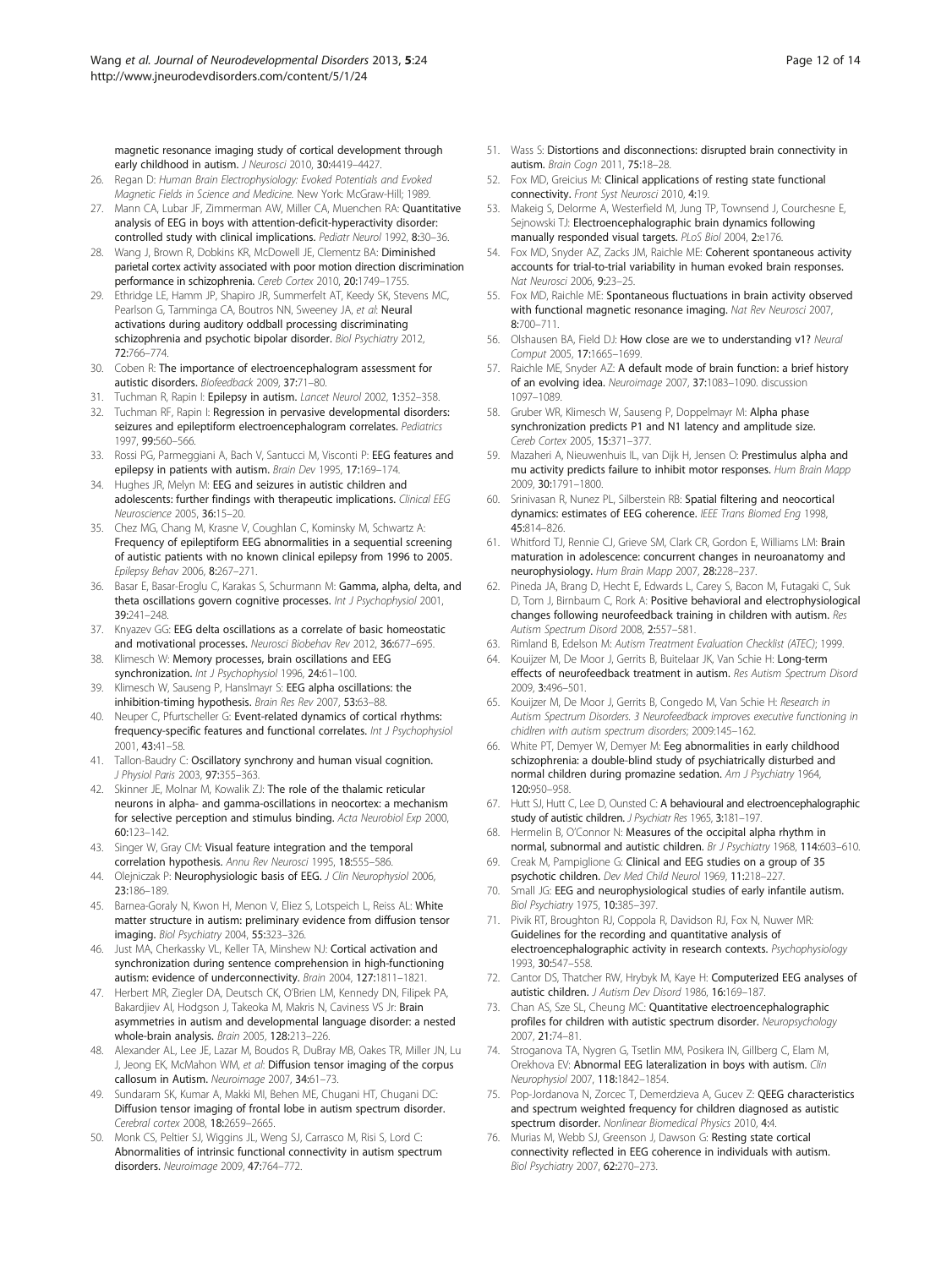- <span id="page-12-0"></span>77. Coben R, Clarke AR, Hudspeth W, Barry RJ: EEG power and coherence in autistic spectrum disorder. Clin Neurophysiol 2008, 119:1002–1009.
- 78. Daoust AM, Limoges E, Bolduc C, Mottron L, Godbout R: EEG spectral analysis of wakefulness and REM sleep in high functioning autistic spectrum disorders. Clin Neurophysiol 2004, 115:1368–1373.
- 79. Orekhova EV, Stroganova TA, Nygren G, Tsetlin MM, Posikera IN, Gillberg C, Elam M: Excess of high frequency electroencephalogram oscillations in boys with autism. Biol Psychiatry 2007, 62:1022–1029.
- 80. Dawson G, Klinger LG, Panagiotides H, Lewy A, Castelloe P: Subgroups of autistic children based on social behavior display distinct patterns of brain activity. J Abnorm Child Psychol 1995, 23:569–583.
- 81. Tierney AL, Gabard-Durnam L, Vogel-Farley V, Tager-Flusberg H, Nelson CA: Developmental trajectories of resting EEG power: an endophenotype of autism spectrum disorder. PloS one 2012, 7:e39127.
- 82. Wendling F, Bartolomei F, Bellanger JJ, Chauvel P: Epileptic fast activity can be explained by a model of impaired GABAergic dendritic inhibition. Eur J Neurosci 2002, 15:1499–1508.
- 83. Halonen T, Pitkanen A, Koivisto E, Partanen J, Riekkinen PJ: Effect of vigabatrin on the electroencephalogram in rats. Epilepsia 1992, 33:122–127.
- 84. Marciani MG, Stanzione P, Maschio M, Spanedda F, Bassetti MA, Mattia D, Bernardi G: EEG changes induced by vigabatrin monotherapy in focal epilepsy. Acta Neurol Scand 1997, 95:115–120.
- 85. Zhang Y, Llinas RR, Lisman JE: Inhibition of NMDARs in the nucleus reticularis of the thalamus produces delta frequency bursting. Frontiers in Neural Circuits 2009, 3:20.
- 86. Casanova MF, Buxhoeveden DP, Switala AE, Roy E: Minicolumnar pathology in autism. Neurology 2002, 58:428–432.
- 87. Levitt P: Disruption of interneuron development. Epilepsia 2005, 46(Suppl 7):22–28.
- 88. Fingelkurts AA, Kivisaari R, Pekkonen E, Ilmoniemi RJ, Kahkonen S: The interplay of lorazepam-induced brain oscillations: microstructural electromagnetic study. Clin Neurophysiol 2004, 115:674–690.
- 89. Mathewson KE, Lleras A, Beck DM, Fabiani M, Ro T, Gratton G: Pulsed out of awareness: EEG alpha oscillations represent a pulsed-inhibition of ongoing cortical processing. Front Psychol 2011, 2:99.
- 90. Jensen O, Mazaheri A: Shaping functional architecture by oscillatory alpha activity: gating by inhibition. Front Hum Neurosci 2010, 4:186
- 91. Owens DF, Kriegstein AR: Is there more to GABA than synaptic inhibition? Nat Rev Neurosci 2002, 3:715–727.
- 92. Benali A, Trippe J, Weiler E, Mix A, Petrasch-Parwez E, Girzalsky W, Eysel UT, Erdmann R, Funke K: Theta-burst transcranial magnetic stimulation alters cortical inhibition. J Neurosci 2011, 31:1193–1203.
- 93. Trippe J, Mix A, Aydin-Abidin S, Funke K, Benali A: Theta burst and conventional low-frequency rTMS differentially affect GABAergic neurotransmission in the rat cortex. Experimental Brain Research Experimentelle Hirnforschung Experimentation cerebrale 2009, 199:411–421.
- 94. Ma DQ, Whitehead PL, Menold MM, Martin ER, Ashley-Koch AE, Mei H, Ritchie MD, Delong GR, Abramson RK, Wright HH, et al: Identification of significant association and gene-gene interaction of GABA receptor subunit genes in autism. Am J Hum Genet 2005, 77:377-388.
- 95. Fatemi SH, Reutiman TJ, Folsom TD, Thuras PD: GABA(A) receptor downregulation in brains of subjects with autism. J Autism Dev Disord 2009, 39:223–230.
- 96. Fatemi SH, Folsom TD, Reutiman TJ, Thuras PD: Expression of GABA(B) receptors is altered in brains of subjects with autism. Cerebellum 2009, 8:64–69.
- 97. Rubenstein JL, Merzenich MM: Model of autism: increased ratio of excitation/inhibition in key neural systems. Genes Brain Behav 2003, 2:255–267.
- 98. Hussman JP: Suppressed GABAergic inhibition as a common factor in suspected etiologies of autism. J Autism Dev Disord 2001, 31:247–248.
- 99. Schmitz C, van Kooten IA, Hof PR, van Engeland H, Patterson PH, Steinbusch HW: Autism: neuropathology, alterations of the GABAergic system, and animal models. Int Rev Neurobiol 2005, 71:1–26.
- 100. Delong R: GABA(A) receptor alpha5 subunit as a candidate gene for autism and bipolar disorder: a proposed endophenotype with parent-oforigin and gain-of-function features, with or without oculocutaneous albinism. Autism 2007, 11:135–147.
- 101. Thatcher RW, North DM, Neubrander J, Biver CJ, Cutler S, Defina P: Autism and EEG phase reset: deficient GABA mediated inhibition in thalamo-cortical circuits. Dev Neuropsychol 2009, 34:780–800.
- 102. Goldstein S, Schwebach AJ: The comorbidity of pervasive developmental disorder and attention deficit hyperactivity disorder: results of a retrospective chart review. J Autism Dev Disord 2004, 34:329–339.
- 103. Yoshida Y, Uchiyama T: The clinical necessity for assessing attention deficit/hyperactivity disorder (AD/HD) symptoms in children with high-functioning pervasive developmental disorder (PDD). Eur Child Adolesc Psychiatry 2004, 13:307–314.
- 104. Mosconi MW, Kay M, D'Cruz AM, Seidenfeld A, Guter S, Stanford LD, Sweeney JA: Impaired inhibitory control is associated with higher-order repetitive behaviors in autism spectrum disorders. Psychol Med 2009, 39:1559–1566.
- 105. Lazarev W, Pontes A, De Azevedo LC: EEG photic driving: right-hemisphere reactivity deficit in childhood autism. A pilot study. Int J Psychophysiol 2009, 71:177–183.
- 106. Sutton SK, Burnette CP, Mundy PC, Meyer J, Vaughan A, Sanders C, Yale M: Resting cortical brain activity and social behavior in higher functioning children with autism. J Child Psychol Psychiatry 2005, 46:211-222.
- 107. Burnette CP, Henderson HA, Inge AP, Zahka NE, Schwartz CB, Mundy PC: Anterior EEG asymmetry and the modifier model of autism. J Autism Dev Disord 2011, 41:1113–1124.
- 108. Dawson G, Finley C, Phillips S, Lewy A: A comparison of hemispheric asymmetries in speech-related brain potentials of autistic and dysphasic children. Brain Lang 1989, 37:26–41.
- 109. Herbert MR, Harris GJ, Adrien KT, Ziegler DA, Makris N, Kennedy DN, Lange NT, Chabris CF, Bakardjiev A, Hodgson J, et al: Abnormal asymmetry in language association cortex in autism. Ann Neurol 2002, 52:588–596.
- 110. Rojas DC, Bawn SD, Benkers TL, Reite ML, Rogers SJ: Smaller left hemisphere planum temporale in adults with autistic disorder. Neurosci Lett 2002, 328:237–240.
- 111. De Fosse L, Hodge SM, Makris N, Kennedy DN, Caviness VS Jr, McGrath L, Steele S, Ziegler DA, Herbert MR, Frazier JA, et al: Language-association cortex asymmetry in autism and specific language impairment. Ann Neurol 2004, 56:757–766.
- 112. Winterer G, Ziller M, Dorn H, Frick K, Mulert C, Wuebben Y, Herrmann WM, Coppola R: Schizophrenia: reduced signal-to-noise ratio and impaired phase-locking during information processing. Clin Neurophysiol 2000, 111:837–849.
- 113. Winterer G, Weinberger DR: Genes, dopamine and cortical signal-to-noise ratio in schizophrenia. Trends Neurosci 2004, 27:683–690.
- 114. Schmitz N, Rubia K, Daly E, Smith A, Williams S, Murphy DG: Neural correlates of executive function in autistic spectrum disorders. Biol Psychiatry 2006, 59:7-16.
- 115. Takarae Y, Minshew NJ, Luna B, Krisky CM, Sweeney JA: Pursuit eye movement deficits in autism. Brain 2004, 127:2584–2594.
- 116. D'Cruz AM, Mosconi MW, Steele S, Rubin LH, Luna B, Minshew N, Sweeney JA: Lateralized response timing deficits in autism. Biol Psychiatry 2009, 66:393–397.
- 117. Lazarev W, Pontes A, Mitrofanov AA, De Azevedo LC: Interhemispheric asymmetry in EEG photic driving coherence in childhood autism. Clin Neurophysiol 2010, 121:145–152.
- 118. Barttfeld P, Wicker B, Cukier S, Navarta S, Lew S, Sigman M: A big-world network in ASD: dynamical connectivity analysis reflects a deficit in long-range connections and an excess of short-range connections. Neuropsychologia 2011, 49:254–263.
- 119. Duffy FH, Als H: A stable pattern of EEG spectral coherence distinguishes children with autism from neuro-typical controls - a large case control study. BMC Med 2012, 10:64.
- 120. Sato W, Toichi M, Uono S, Kochiyama T: Impaired social brain network for processing dynamic facial expressions in autism spectrum disorders. BMC Neurosci 2012, 13:99.
- 121. Horwitz B, Rumsey JM, Grady CL, Rapoport SI: The cerebral metabolic landscape in autism. Intercorrelations Reg Glucose Util Arch Neurol 1988, 45:749–755.
- 122. Stuss DT, Knight RT: Principles of Frontal Lobe Function. Oxford: Oxford University Press; 2002.
- 123. Courchesne E, Pierce K: Why the frontal cortex in autism might be talking only to itself: local over-connectivity but long-distance disconnection. Curr Opin Neurobiol 2005, 15:225–230.
- 124. Geschwind DH, Levitt P: Autism spectrum disorders: developmental disconnection syndromes. Curr Opin Neurobiol 2007, 17:103–111.